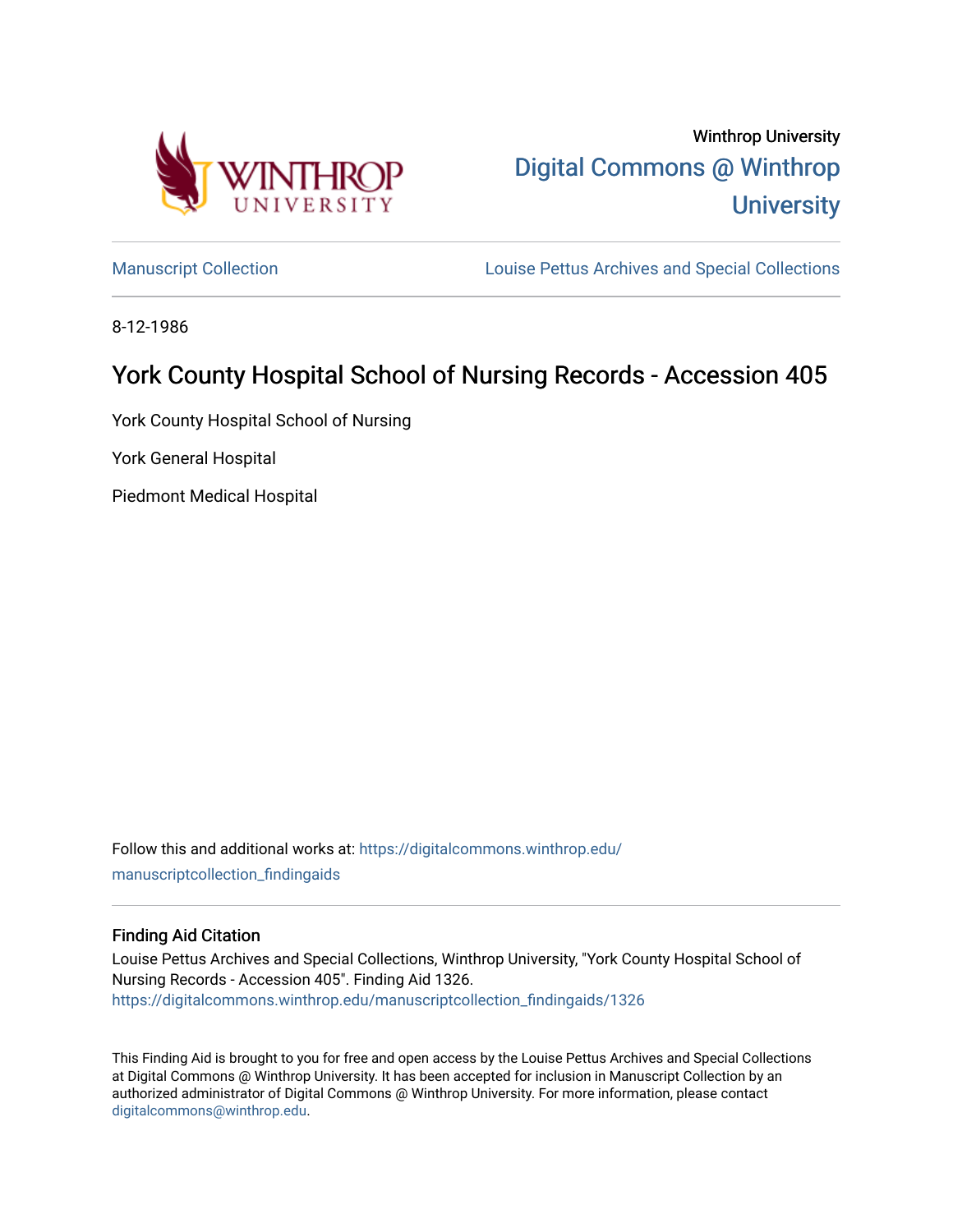# **WINTHROP UNIVERSITY LOUISE PETTUS ARCHIVES & SPECIAL COLLECTIONS**

# **MANUSCRIPT COLLECTION**

# **ACCESSION 405**

# **YORK COUNTY HOSPITAL SCHOOL OF NURSING RECORDS**

1941-1962

55 Boxes, 389 Folders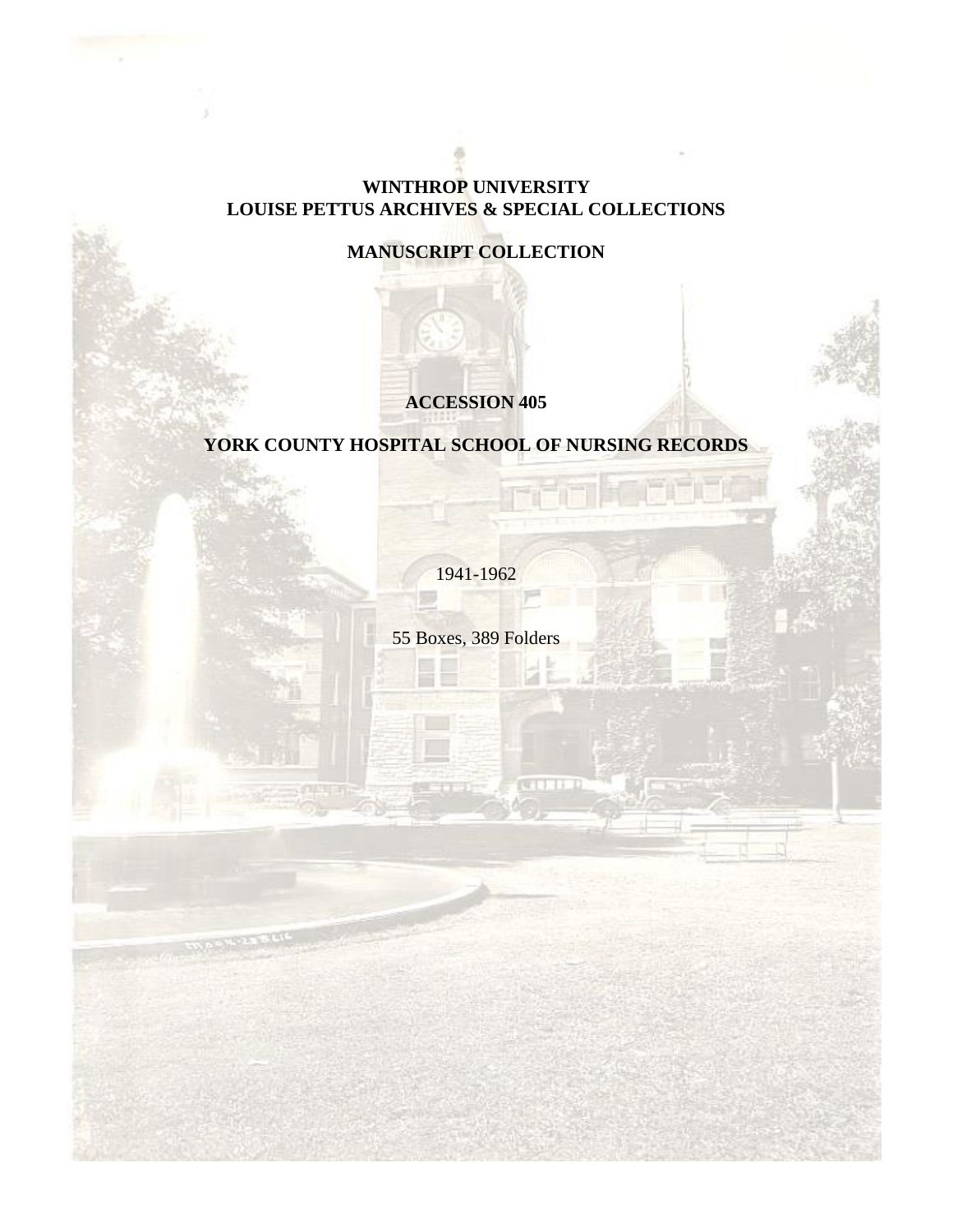# **WINTHROP UNIVERSITY LOUISE PETTUS ARCHIVES & SPECIAL COLLECTIONS**

# **MANUSCRIPT COLLECTION**

 $ADDITIONS:$  \_\_\_\_, \_\_\_\_, \_\_\_\_\_, DATE:  $August 12, 1986$ 

ACC. NO.:  $\frac{405}{20}$  PROCESSED BY: D.W. James NO. OF SECTIONS: 2

# **YORK COUNTY HOSPITAL SCHOOL OF NURSING RECORDS**

**I**

The York County Hospital School of Nursing Records were deposited with the Archives on June 12, 1981 by Fred E. Ellison.

> Linear feet of shelf space occupied: 13.75 Approximate number of pieces: 27,500

Restrictions: Open to researchers under the rules and regulations of the Louise Pettus Archives & Special Collections at Winthrop University.

Literary Rights: For information concerning literary rights please contact the Louise Pettus Archives & Special Collections at Winthrop University.

Notices were released to NUCMC on August 12, 1986.

Scope and Content: **The York County Hospital of Nursing Records consists of the general records of York County Hospital School of Nursing. According to the organization's Constitution, the objects of the York County Hospital Nursing Staff Association "shall be to incorporate into this association the Policies and standards set by the Nursing Profession; which shall be to establish and maintain a code of ethics among Nurses; to further all means aiming to elevate the Standards of the Nursing Profession; to mature means for educational advancement; to promote happy working conditions and to exercise the art of constructive discussion." The records consist of the constitution and by-laws, faculty and staff minutes, various reports, correspondence dealing with accreditation recruitment, Winthrop University, US Public Health Service, SC League of Nursing, and National League of Nursing. Records related to the students include personnel files, which include correspondence and relating to nursing assignments, faculty impressions of candidates, health records and applications, curriculum, extra-curricular activities, catalogues, and commencement exercises**. **YCHSN was discontinued in 1962 when curriculum and standards of the school were under study for revision**.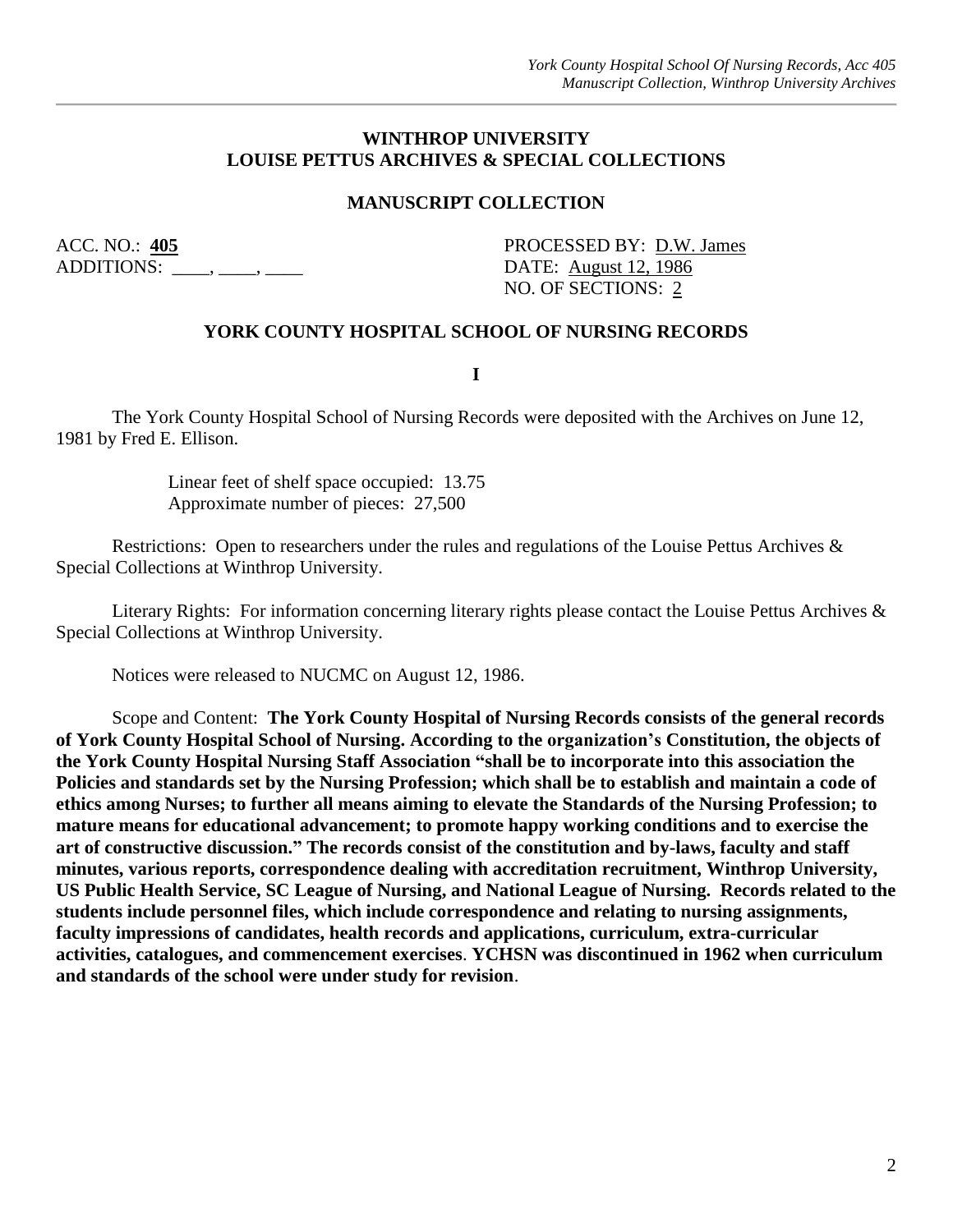# **DESCRIPTION OF SERIES**

|       | <b>Box(es)</b> Folder(s) | <b>Series</b>                                                                                                                                                               | Year(s)                      |
|-------|--------------------------|-----------------------------------------------------------------------------------------------------------------------------------------------------------------------------|------------------------------|
|       |                          | A) RECORDS RELATING TO YORK COUNTY<br><b>HOSPITAL</b>                                                                                                                       |                              |
| 1     | 1                        | <b>CONSTITUTION AND BY-LAWS</b>                                                                                                                                             | nd                           |
| 1     | $\overline{2}$           | ORIENTATION OF NEW FACULTY MEMBERS                                                                                                                                          | nd                           |
| 1     | $3-6$                    | <b>FACULTY MINUTES</b><br>In chronological order.                                                                                                                           | 1951-1962                    |
| 1     | $7 - 8$                  | <b>STAFF MINUTES</b><br>In chronological order.                                                                                                                             | 1955-1962                    |
| 2     | $9 - 15$                 | <b>REPORTS</b><br>Includes annual and quarterly reports, patient census reports and a<br>survey of nursing needs. In chronological order.                                   | 1948-1960                    |
| $3-4$ | $16 - 27$                | <b>ACCREDITATION</b><br>Correspondence and reports dealing with accreditation. In<br>chronological order.                                                                   | 1948-1957                    |
| 4     | 28-35                    | <b>RECRUITMENT</b><br>Correspondence and travel schedules with SC high schools. In<br>chronological order.                                                                  | 1949-1961, nd                |
| 4     | 36                       | CORRESPONDENCE WITH WINTHROP UNIVERSITY                                                                                                                                     | 1954-1962                    |
| 5     | $37-43$                  | <b>GENERAL CORRESPONDENCE</b><br>Includes correspondence with future and past students, sales<br>representatives and between members of faculty. In chronological<br>order. | 1949-1957, 1960-<br>1964, nd |
| 5     | 44-48                    | CORRESPONDENCE FROM US PUBLIC HEALTH SERVICE<br>In chronological order.                                                                                                     | 1944-1946, 1950-<br>1954, nd |
| 5     | 49                       | CORRESPONDENCE AND RELATED PAPERS DEALING<br>WITH PRACTICAL NURSES<br>Includes newsletters, constitution and by-laws and curriculum. In<br>chronological order.             | 1954-1959                    |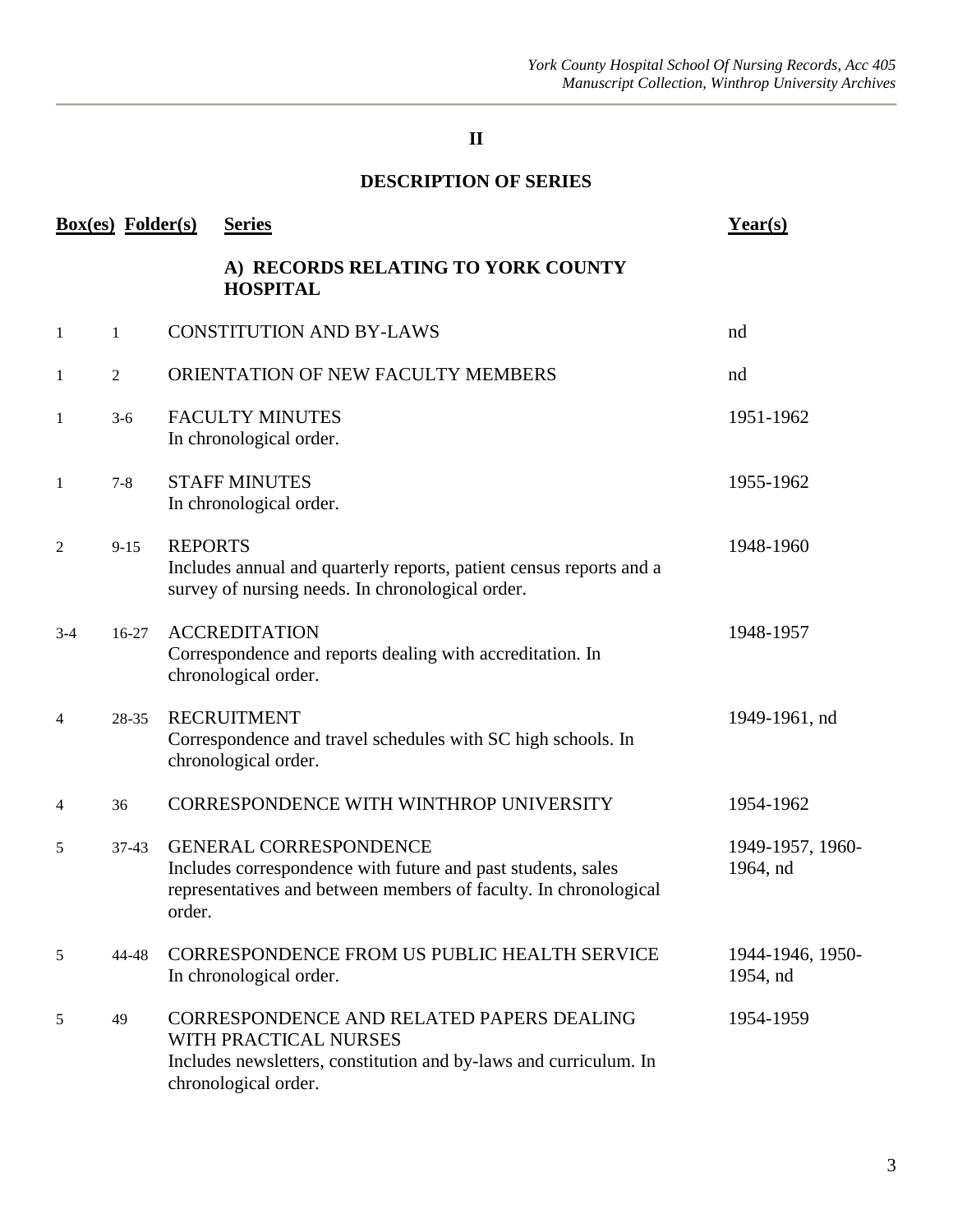# **DESCRIPTION OF SERIES (cont.)**

|   | <b>Box(es)</b> Folder(s) | <b>Series</b>                                                                                                                                      | Year(s)                  |
|---|--------------------------|----------------------------------------------------------------------------------------------------------------------------------------------------|--------------------------|
| 6 | 50                       | CORRESPONDENCE AND RELATED PAPERS ON THE RED<br><b>CROSS BLOOD PROGRAM</b>                                                                         | 1954                     |
| 6 | 51                       | RECORDS OF CANCER CLINIC                                                                                                                           | 1955                     |
| 6 | $52 - 53$                | YORK COUNTY HOSPITAL AFFILIATION PROGRAMS<br>Includes programs with SC State Hospital, SC State Tuberculosis<br>Sanitorium and Baltimore Hospital. | 1950-1951, 1953-<br>1959 |
| 6 | 54                       | <b>SC LEAGUE FOR NURSING</b><br>Includes constitution and by-laws, reports and correspondence. In<br>chronological order.                          | 1952-1961                |
| 6 | $55 - 56$                | NATIONAL LEAGUE OF NURSING<br>Includes records, programs and correspondence. In chronological<br>order.                                            | 1951-1961                |
| 6 | 57                       | PLACEMENT SERVICES FOR NURSES<br>Includes correspondence and ads placed in newspapers. In<br>chronological order.                                  | 1953-1959                |
| 6 | 58                       | LIST OF LICENSED PRACTICAL NURSES                                                                                                                  | 1958                     |
| 6 | 59                       | <b>VOLUNTEER DUTIES</b><br>Includes correspondence and duties of pink ladies and gray ladies.                                                      | 1958, nd                 |
| 7 | 60                       | "CLINICAL CONSIDERATION OF THE RH FACTOR"<br>A paper by S.A. Coagrove, M.D.                                                                        | nd                       |
| 7 | 61                       | YORK COUNTY HOSPITAL FIRE PLAN                                                                                                                     | nd                       |
| 7 | 62                       | THE DEFENSE AGAINST ATOMIC WARFARE GUIDE                                                                                                           | 1951                     |
| 7 | 63                       | EMPLOYMENT STANDARDS FOR GENERAL DUTY NURSES                                                                                                       | 1958                     |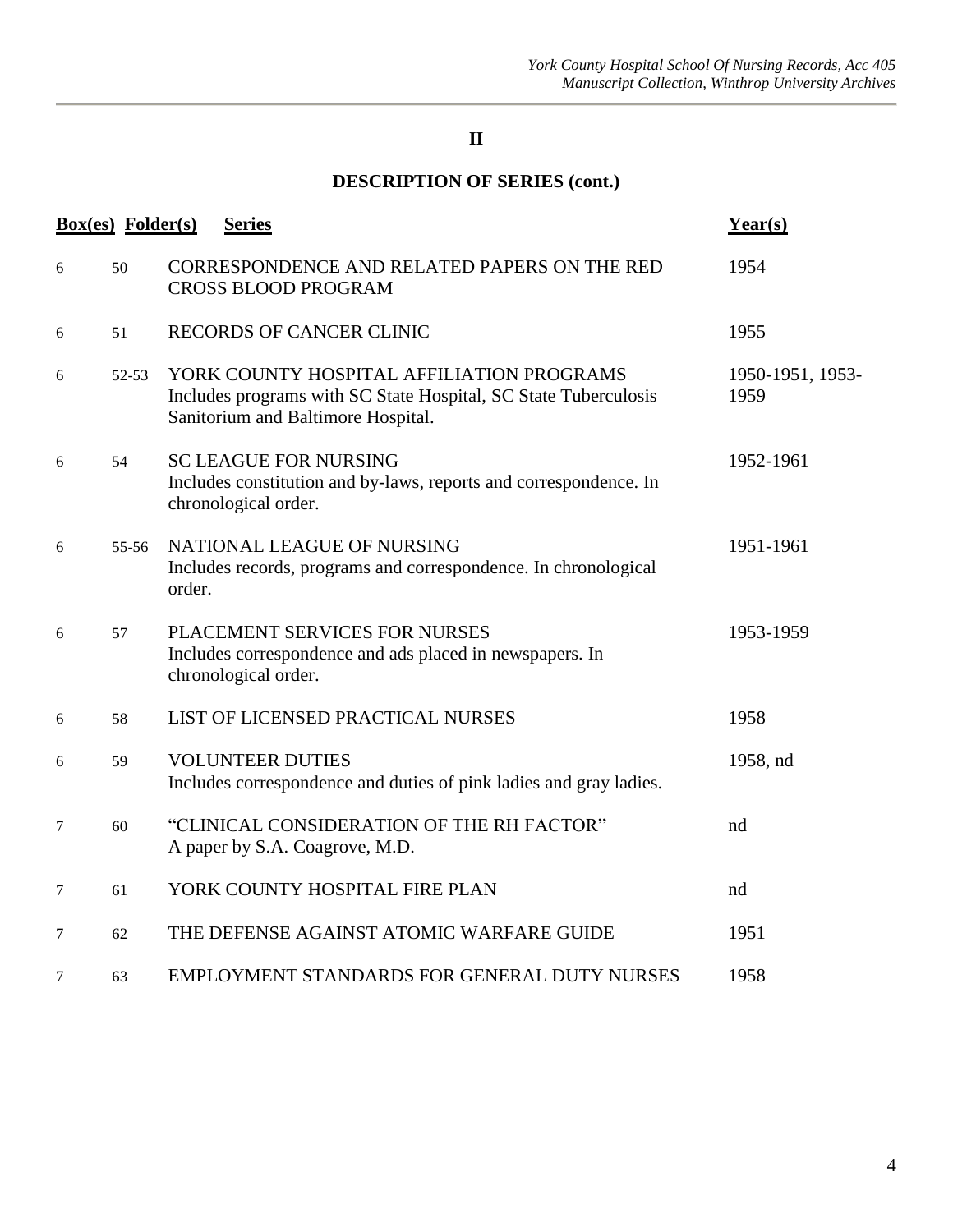# **DESCRIPTION OF SERIES (cont.)**

|       | <b>Box(es)</b> Folder(s) |         | <b>Series</b>                                                                                                                                                                                                             | Year(s)                      |
|-------|--------------------------|---------|---------------------------------------------------------------------------------------------------------------------------------------------------------------------------------------------------------------------------|------------------------------|
|       |                          |         | <b>B) RECORDS RELATING TO YORK COUNTY</b><br><b>HOSPITAL SCHOOL OF NURSES</b>                                                                                                                                             |                              |
| 7     | 64-65                    |         | <b>CURRICULUM</b><br>Includes classes required and schedules for each semester. In<br>chronological order.                                                                                                                | 1950-1962                    |
| 7     | 66-68                    | nurses. | <b>NURSING PROCEDURES</b><br>Includes detailed instructions for all procedures learned by student                                                                                                                         | nd                           |
| 8     | 69                       |         | STUDENTS ENTERING YORK COUNTY HOSPITAL SCHOOL<br>OF NURSING                                                                                                                                                               | 1941-1951                    |
| 8     | 70                       |         | <b>RULES AND REGULATIONS</b><br>Includes student handbook and house rules governing student nurses.                                                                                                                       | 1957                         |
| 8     | 71-72                    |         | <b>CATALOGUES</b><br>Includes published school catalogues and correspondence dealing with<br>the catalogues.                                                                                                              | 1946, 1950-1951, nd          |
| 8     | 73                       |         | <b>CORRESPONDENCE</b><br>Includes correspondence about courses and seminars to be offered in<br>summer school and the printing of a year book.                                                                            | 1955-1956, 1958-<br>1959, nd |
| 8     | 74                       |         | STUDENT GOVERNMENT ASSOCIATION<br>Includes constitution and by-laws.                                                                                                                                                      | nd                           |
| 8     | 75                       |         | <b>EXTRA CURRICULAR ACTIVITIES</b><br>Includes invitations and correspondence dealing with Christmas and<br>Spring dances. In chronological order.                                                                        | 1950-1960                    |
| $8-9$ | 76-78                    |         | <b>COMMENCEMENT EXERCISES</b><br>Includes programs for graduation and capping ceremonies,<br>correspondence and invitations dealing with graduation, speeches, and<br>prayers used at graduation. In chronological order. | 1946-1960                    |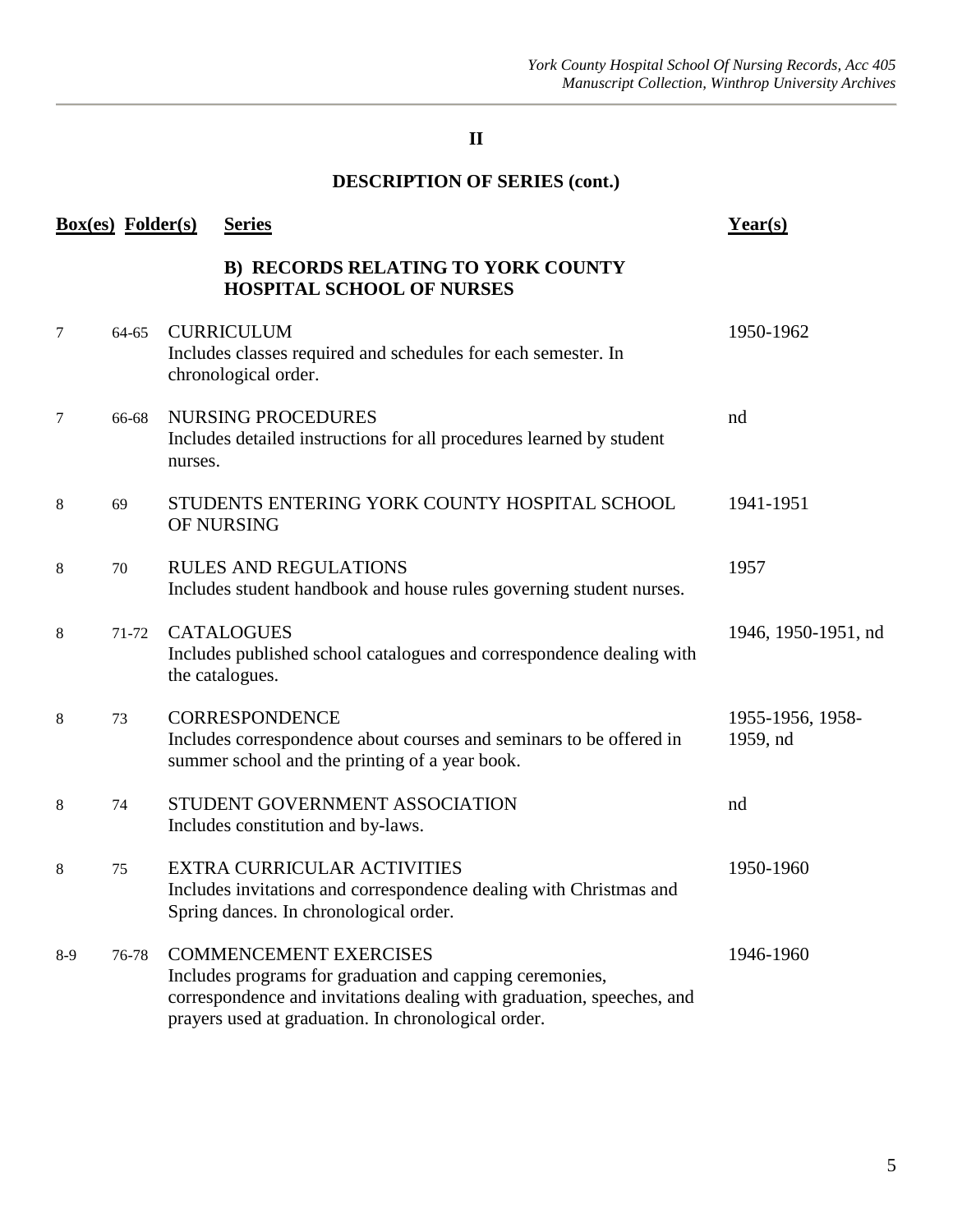# **DESCRIPTION OF SERIES (cont.)**

|           | <b>Box(es)</b> Folder(s) | <b>Series</b>                                                                                                                                                                          | Year(s)              |
|-----------|--------------------------|----------------------------------------------------------------------------------------------------------------------------------------------------------------------------------------|----------------------|
| 9         | 79-82                    | NURSING SCHOOL LIBRARY<br>Includes lists of books located in library, correspondence dealing with<br>the library and booklets on how to organize a library. In chronological<br>order. | 1947-1955            |
| 9         | 83                       | REPORT OF VISIT TO YORK COUNTY HOSPITAL SCHOOL<br>OF NURSING                                                                                                                           | 1949                 |
| 9         | 388                      | NEWSPAPER CLIPPING FILE<br>Includes one photograph.                                                                                                                                    | 1954, 1957, 1959, nd |
| 9         | 389                      | RECRUITMENT PUBLICATIONS<br>School of Nursing recruitment brochure.                                                                                                                    | nd                   |
| $10 - 55$ |                          | 84-387 STUDENT TRANSCRIPTS<br>Arranged alphabetically on index cards in the card catalogue.<br>*See Appendix I for an alphabetical listing of students.                                | 1941-1962            |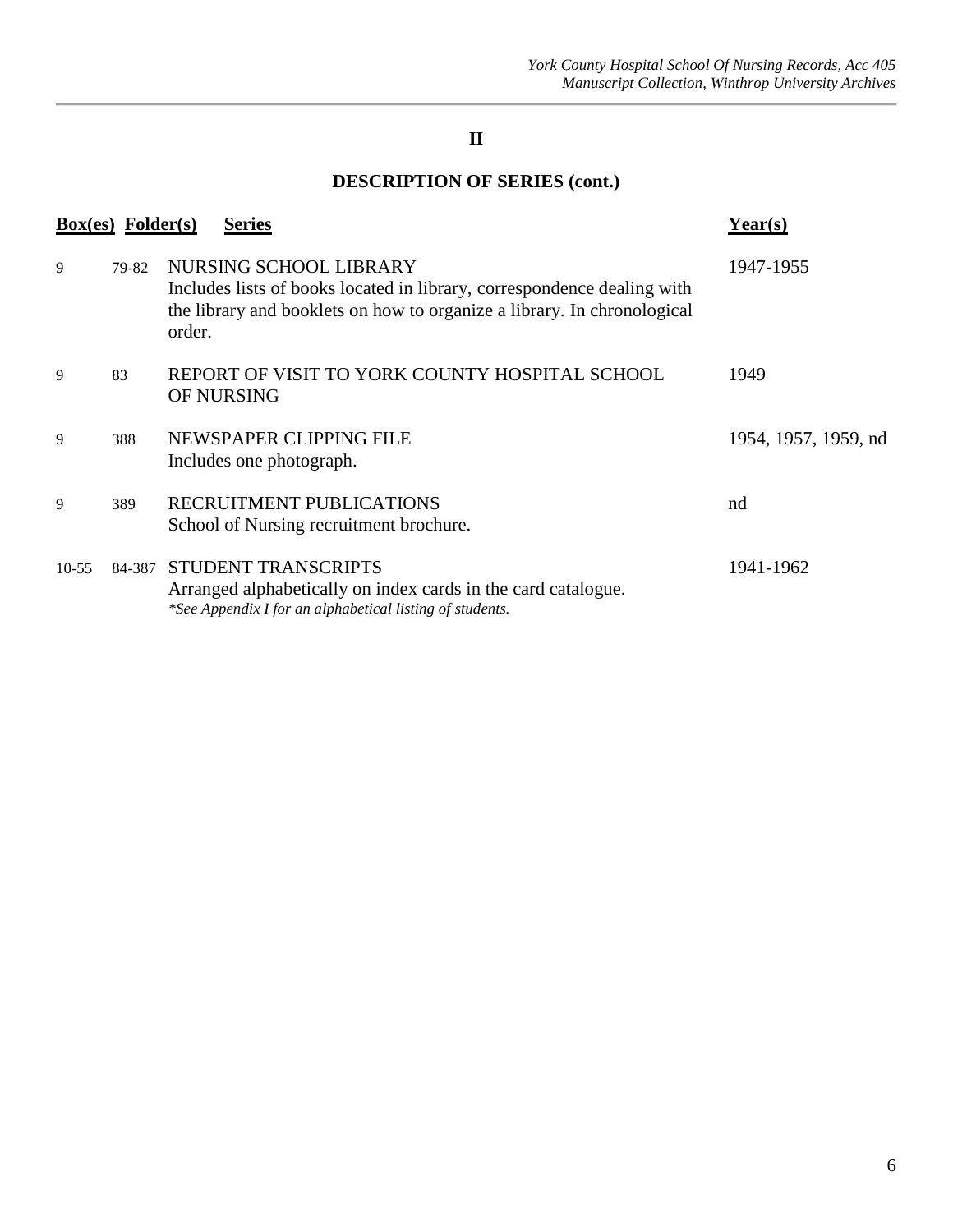# **APPENDIX I**

#### **LISTING OF STUDENT TRANSCRIPTS**

Adams, Carolyn L.

Class of: 1962 Year(s) contained: 1959-1960

Acc. 405 Box 46 – Folder 328

Allen, Sarah H.

Class of: 1954 Year(s) contained: 1951-1954, 1957 Acc. 405 Box 45 – Folder 327

Ammons, Betty A.

Class of: 19547 Year(s) contained: 1954- 1955 Acc. 405 Box 20 – Folder 163

Ammons, Ruth J.

Class of: 1951 Year(s) contained: 1948-1951, 1966 Acc. 405 Box 46 – Folder 329

Arnold, Lousie

Class of: 1948 Year(s) contained: 19548 Acc. 405 Box 46 – Folder 330

Arriola, Manila

Class of: 1964 Year(s) contained: 1961-1962 Acc. 405 Box 46 – Folder 331

Ashe, Eliza I.

Class of: 1947 Year(s) contained: 1944-1947 Acc. 405 Box 46 – Folder 333

Ashe, Sara J.

Class of: 1961 Year(s) contained: 1958-1961 Acc. 405 Box 46 – Folder 332

Ayers, Sara K.

Class of: 1945 Year(s) contained: 1942-1945 Acc. 405 Box 47 – Folder 334 Bailes, Mary Class of: 1957 Year(s) contained: 1954-1957, 1958, 1973, 1974 Acc. 405 Box 50 – Folder 335 Bailey, Margie A. Class of: 1953 Year(s) contained: 1950-1951 Acc. 405 Box 50 – Folder 356 Bailey, Kay F. Class of: ----- Year(s) contained: 1957 Acc. 405 Box 39 – Folder 285 Baker, Dorothy R. Class of: ----- Year(s) contained: 1957 Acc. 405 Box 40 – Folder 296 Barfield, Lois J. Class of: 1956 Year(s) contained: 1953-1956 Acc. 405 Box 40 – Folder 297 Barnes, Bobbi J. Class of: 1964 Year(s) contained: 1961, 1962 Acc. 405 Box 50 – Folder 357 Barnette, Rebecca A. Class of: 1947 Year(s) contained: 1944-1947 Acc. 405 Box 50 – Folder 353 Barnwell, Mary M. Class of: 1944 Year(s) contained: 1941-1942 Acc. 405 Box 50 – Folder 352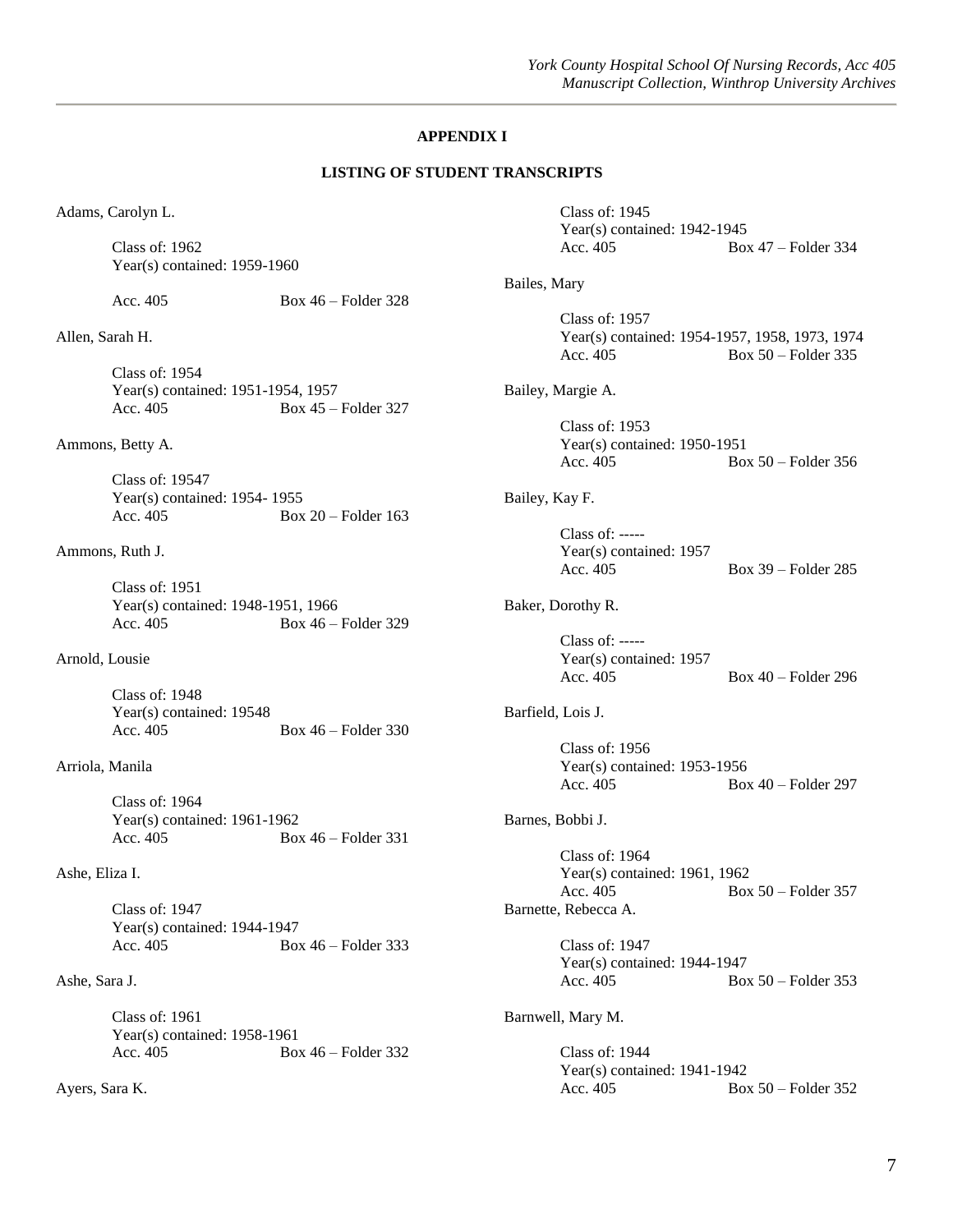Barret, Barbara J.

Class of: 19475 Year(s) contained: 1954-1957 Acc. 405 Box 50 – Folder 351

# Bassett, Mary

Class of: 1948 Year(s) contained: 1945-1946 Acc. 405 Box 49 – Folder 350

### Bennett, Betty L.

Class of: 1947 Year(s) contained: 1947-1948 Acc. 405 Box 48 – Folder 344

## Bigham, Billie E.

Class of: 1950 Year(s) contained: 1949 Acc. 405 Box 48 – Folder 343

# Bigham, Bonnie W.

Class of: 1947 Year(s) contained: 1944-1947, 1949, 1952-1953 Acc. 405 Box 16 – Folder 130

### Blackwelder, Alice E.

Class of: 1955 Year(s) contained: 1952-1953<br>Acc. 405 Boz Box  $48$  – Folder 342

# Bolin, Mary B.

Class of: 1955 Year(s) contained: 1952-1955 Acc. 405 Box 48 – Folder 341

## Boiling, Martha E.

Class of: 1962 Year(s) contained: 195901962, 1972-1977<br>Acc. 405 Box 41 – Folder Box  $41$  – Folder 305

# Bonner, Madora G.

Class of: 1949 Year(s) contained: 1946 Acc. 405 Box 50 – Folder 358

## Bowers, Dora D.

|               | <b>Class of: 1953</b><br>Year(s) contained: $1950-1953$<br>Acc. 405 | $Box 42 - Folder 307$ |
|---------------|---------------------------------------------------------------------|-----------------------|
|               | Bradley, Norma J.                                                   |                       |
|               | Class of: 1951<br>Year(s) contained: 1948<br>Acc. 405               | Box $48$ – Folder 339 |
|               | Bradley, Violet N.                                                  |                       |
|               | <b>Class of: 1955</b><br>Year(s) contained: $1952-1955$<br>Acc. 405 | Box 47 – Folder 338   |
|               | Brakefield, Evelyn L.                                               |                       |
|               | Class of: 1945<br>Year(s) contained: 1942-1945<br>Acc. 405          | Box 47 – Folder 337   |
|               | Brakefield, Mozelle O.                                              |                       |
|               | Class of: 1953<br>Year(s) contained: 1950<br>Acc. 405               | Box 47 – Folder 336   |
|               | Brandt, Phyllis K.                                                  |                       |
|               | Class of: not accepted<br>Year(s) contained: 1957<br>Acc. 405       | Box 44 – Folder 321   |
|               | Bratton, Mary M.                                                    |                       |
|               | <b>Class of: 1953</b><br>Year(s) contained: 1950-1953<br>Acc. 405   | Box 47 – Folder 335   |
| Broome, Betty |                                                                     |                       |
|               | Class of: 1947<br>Year(s) contained: 1944-1947<br>Acc. 405          | Box 53 - Folder 374   |
|               | Broome, Martha L.                                                   |                       |
|               | Class of: 1947<br>Year(s) contained: $1944-1945$<br>Acc. 405        | Box $53$ – Folder 373 |
|               | Broome, Nancy E.                                                    |                       |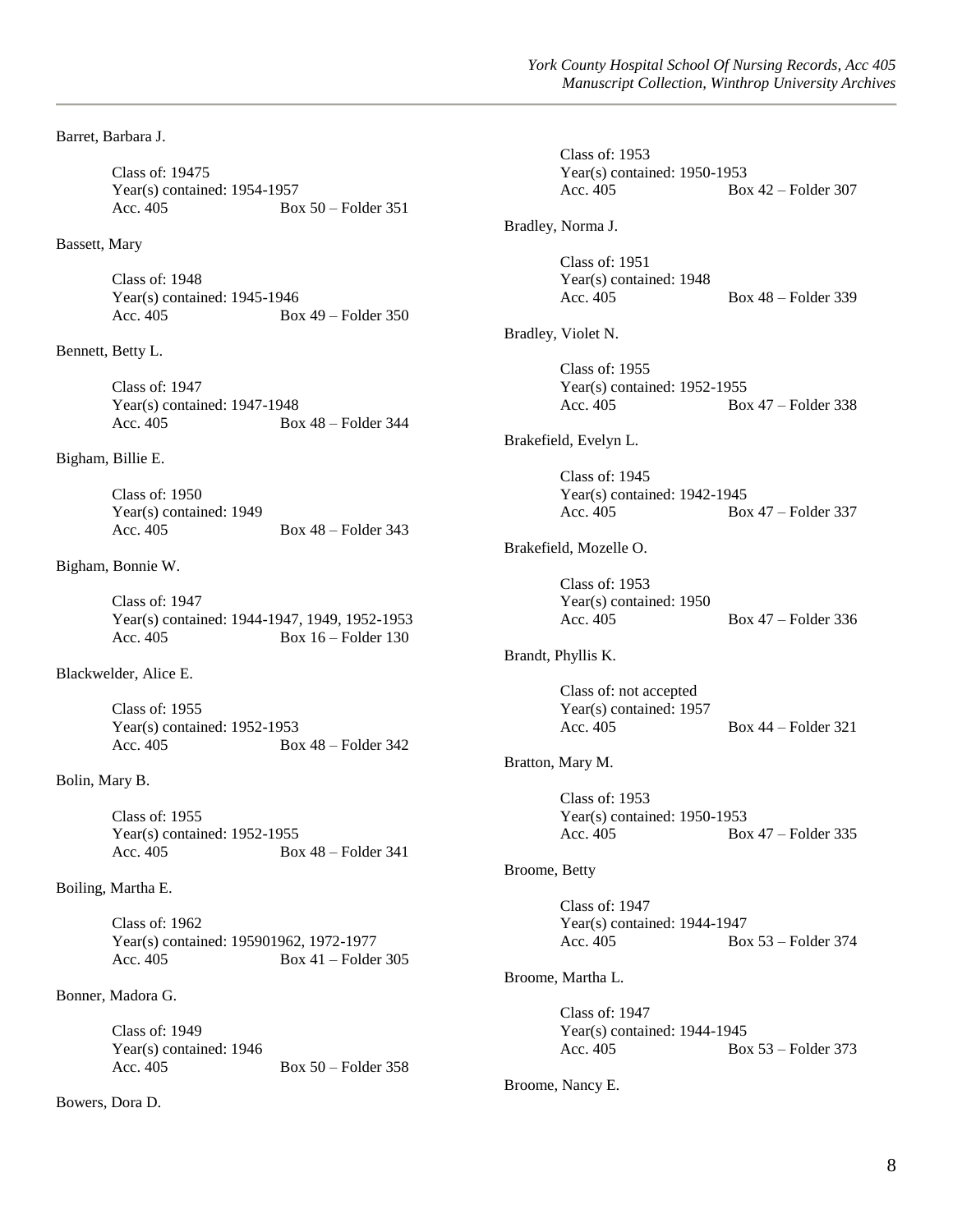Class of: 1955 Year(s) contained: 1952-1955 Acc. 405 Box 53 – Folder 371

Broome, Peggy E.

Class of: 1950 Year(s) contained: 1947-1948 Acc. 405 Box 53 – Folder 372

Brooks, Kay L.

Class of: 1958 Year(s) contained: 1955-1958 Acc. 405 Box 45 – Folder 324

Brookshire, Minnie R.

Class of: 1958 Year(s) contained: 1955 Acc. 405 Box 45 – Folder 323

Buchanan, Bobbie N.

Class of: 1948 Year(s) contained: 1945-1948 Acc. 405 Box 53 – Folder 370

Buchanan, Rose Y.

Class of: 1959 Year(s) contained: 1956-1959 Acc. 405 Box 43 – Folder 313

Burris, Edith M.

Class of: 1946 Year(s) contained: 1943-1946 Acc. 405 Box 52 – Folder 368

Byrd, Christine T.

Class of: 1948 Year(s) contained: 1945-1948, 1976 Acc. 405 Box 40 – Folder 300

Cabaniss, Peggy J.

Class of: 1957 Year(s) contained: 1954 Acc. 405 Box 51 – Folder 361

Caldwell, Avery H.

Class of: 1946

Year(s) contained: 1943-1946, 1951, 1953 Acc. 405 Box 51 – Folder 362 Caldwell, Mary E. Class of: 1964 Year(s) contained: 1961-1962 Acc. 405 Box 52 – Folder 365 Camp, Barbara J. Class of: 1962 Year(s) contained: 1959-1962, 1965 Acc. 405 Box 52 – Folder 364 Cannon, Jimmie W. Class of: 1944 Year(s) contained: 1941-1944, 1947 Acc. 405 Box 51 – Folder 359 Carroll, Mary E. Class of: 1953 Year(s) contained: 1950-1951 Acc. 405 Box 55 – Folder 386 Caskey, Betty J. Class of: 1956 Year(s) contained: 1953-1956 Acc. 405 Box 41 – Folder 303 Caskey, Mary Class of: 1957 Year(s) contained: 1954-1957 Acc. 405 Box 55 – Folder 387 Chapman, Mary E. Class of: 1952 Year(s) contained: 1949 Acc. 405 Box 55 – Folder 382 Chase, Barbara S. Class of: 1960 Year(s) contained: 1957-1960, 1976 Acc. 405 Box 39 – Folder 284 Childers, Betty S. Class of: 1952 Year(s) contained: 1949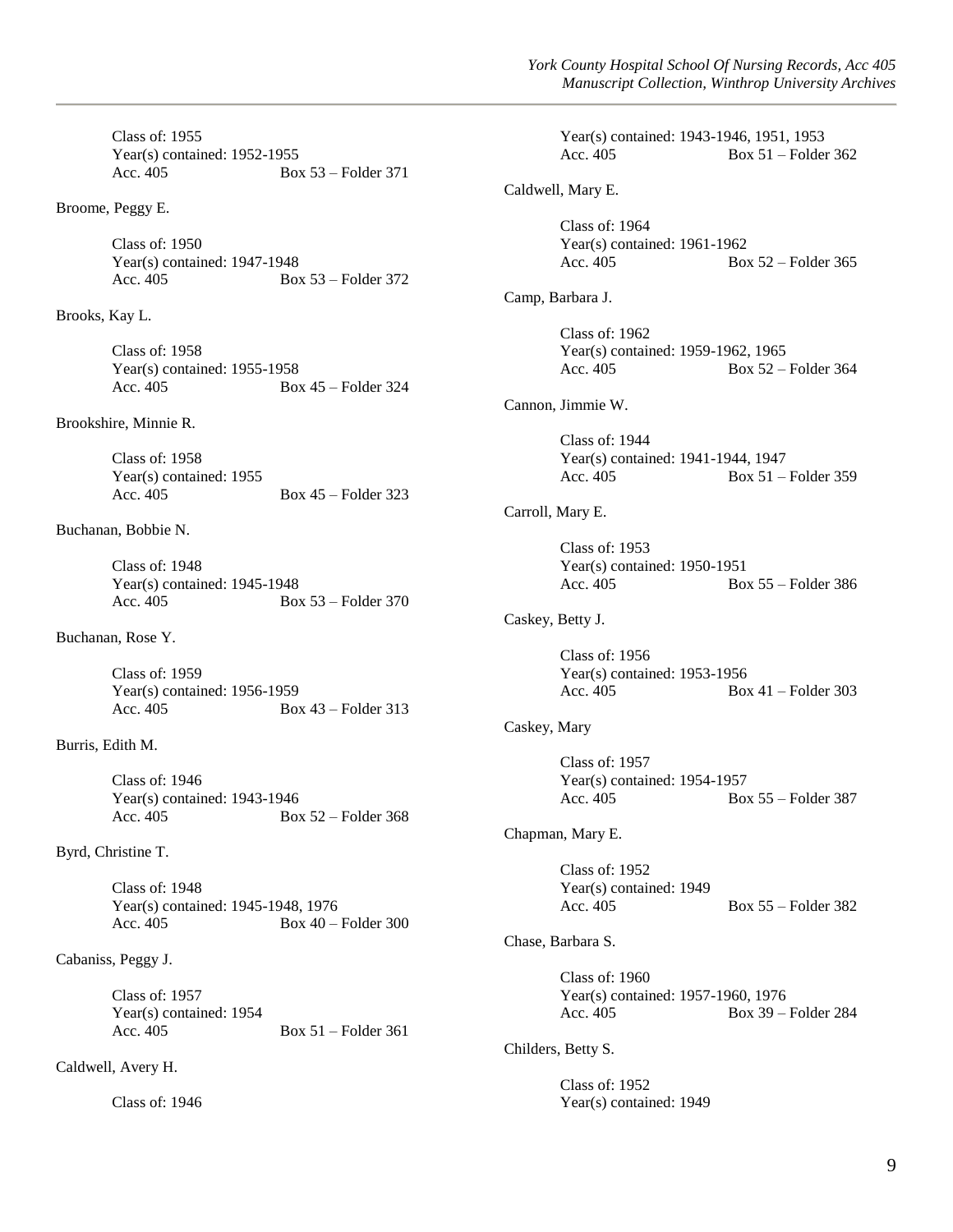Acc. 405 Box 55 – Folder 383 Clark, Ruth J. Class of: 1961 Year(s) contained: 1958-1961 Acc. 405 Box 55 – Folder 384 Clark, Tennia R. Class of: school suspended Year(s) contained: 1961-1962 Acc. 405 Box 17 – Folder 142 Clinton, Brenda J. Class of: 1964 Year(s) contained: 1959, 1960, 1961, 1962 Acc. 405 Box 55 – Folder 385 Coleman, Barbara L. Class of: 1956 Year(s) contained: 1953-1956 Acc. 405 Box 54 – Folder 376 Collins, Gloria J. Class of: 1958 Year(s) contained: 1955-1956 Acc. 405 Box 54 – Folder 377 Collis, Betty J. Class of: 1951 Year(s) contained: 1948-1951 Acc. 405 Box 52 – Folder 366 Cook, Bonnie L. Class of: 1961 Year(s) contained: 1959-1962 Acc. 405 Box 54 – Folder 378 Cook, Ola M. Class of: 1947 Year(s) contained: 1944-1947 Acc. 405 Box 54 – Folder 379 Corlley, Nancy C. Class of: 1958 Year(s) contained: 1955-1959 Acc. 405 Box 23 – Folder 182 Cothran, Sybil. Class of: 1948 Year(s) contained: 1945 Acc. 405 Box 43 – Folder 318 Craft, Mary A. Class of: 1952 Year(s) contained: 1949-1952 Acc. 405 Box 44 – Folder 319 Crawford, Lillie B. Class of: 1948 Year(s) contained: 1945-1948 Acc. 405 Box 44 – Folder 320 Crocker, Carolyn E. Class of: 1955 Year(s) contained: 1952-1953 Acc. 405 Box 43 – Folder 314 Crocker, Peggy J. Class of: 1955 Year(s) contained: 1952-1953 Acc. 405 Box 43 – Folder 315 Currence, Judith. Class of: 1960 Year(s) contained: 1957-1960 Acc. 405 Box 42 – Folder 308 Dagenhart, Vivian L. Class of: 1946 Year(s) contained: 1943-1946 Acc. 405 Box 19 – Folder 152 Darby, Sara E. Class of: 1949 Year(s) contained: 1946-1949 Acc. 405 Box 28 – Folder 217 Dean, Leola J. Class of: 1950 Year(s) contained: 1947-1948 Acc. 405 Box 19 – Folder 153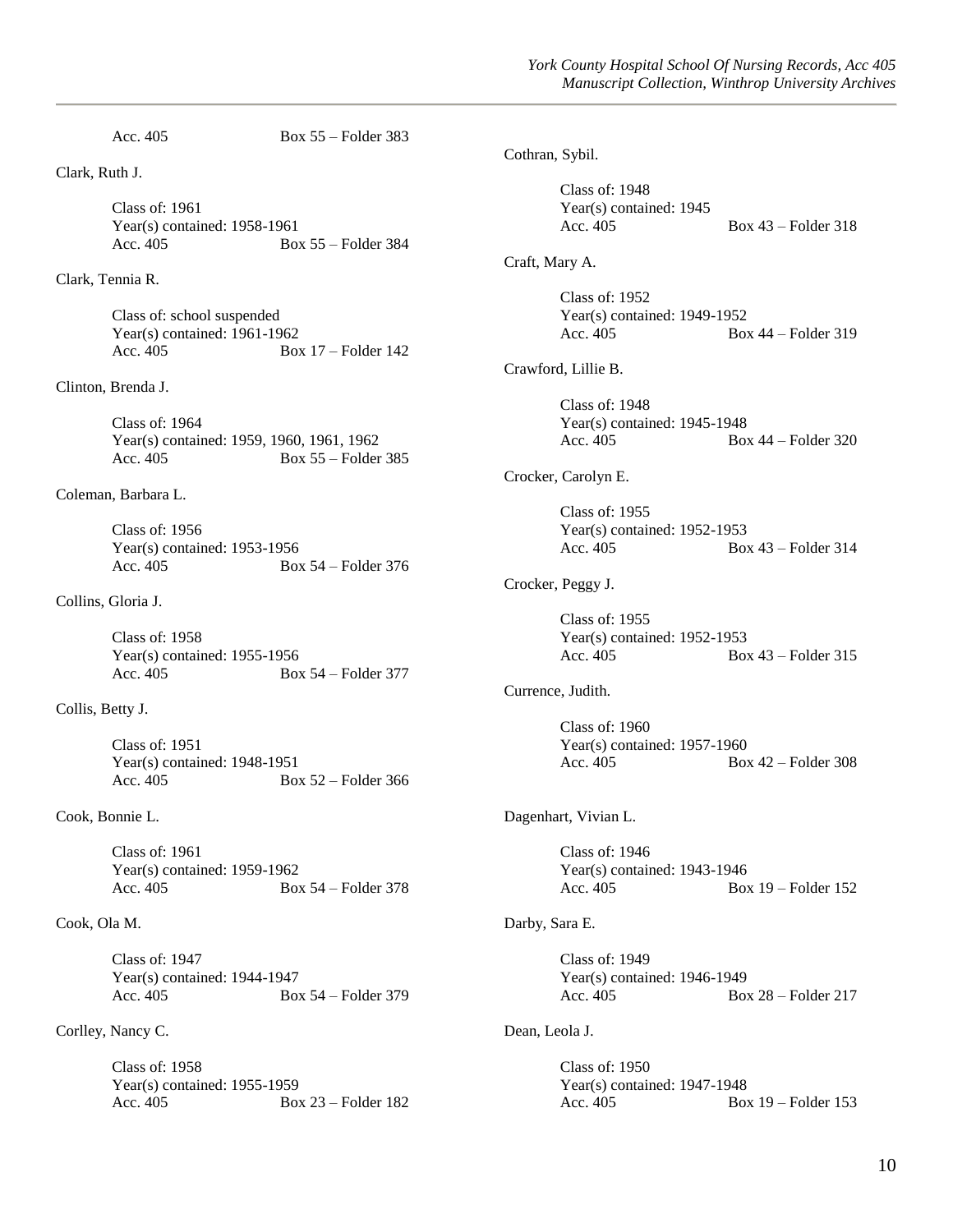Deese, Iris J. Class of: 1953 Year(s) contained: 1950-1951 Acc. 405 Box 19 – Folder 155 DeHay, Marilyn K.

> Class of: school suspended Year(s) contained: 1961-1962 Acc. 405 Box 19 – Folder 154

#### Denton, Doris

Class of: 1946 Year(s) contained: 1943-1945, 1960 Acc. 405 Box 19 – Folder 156

## Dickson, Margaret F.

Class of: 1957 Year(s) contained: 1954<br>Acc. 405 Box  $19$  – Folder 157

# Dixon, Martha E.

Class of: 1956 Year(s) contained: 1953-1954 Acc. 405 Box 19 – Folder 159

Dover, Betty L.

Class of: 1957 Year(s) contained: 1954-1957<br>Acc. 405 Bo: Box 55 – Folder 381

Dulin, Bernice G.

Class of: 1948 Year(s) contained: 1945-1948, 1956<br>Acc. 405 Box 15 -Box  $15$  – Folder 120

# Duncan, Patricia J.

Class of: 1958 Year(s) contained: 1955-1956 Acc. 405 Box 18 – Folder 147

# Dunlap, Shirley A.

Class of: 1958 Year(s) contained: 1955-1958 Acc. 405 Box 24 – Folder 188

|                   | Edwards, Elizabeth A.                                                            |                         |
|-------------------|----------------------------------------------------------------------------------|-------------------------|
|                   | Class of: 1964<br>Year(s) contained: 1961-1962<br>Acc. 405                       | Box 18 - Folder 149     |
| Ellington, Shelly |                                                                                  |                         |
|                   | <b>Class of: 1947</b><br>Year(s) contained: $1944-1948$<br>Acc. 405              | Box $18$ – Folder $150$ |
|                   | Eoloe, Margaret C.                                                               |                         |
|                   | Class of: 1947<br>Year(s) contained: 1944, 1947<br>Acc. 405<br>Estridge, Nora E. | Box 31 - Folder 239     |
|                   | Class of: 1959<br>Year(s) contained: $---$<br>Acc. 405                           | Box 43 – Folder 312     |
| Falls, Betty J.   |                                                                                  |                         |
|                   | Class of: 1953<br>Year(s) contained: 1950-1951<br>Acc. 405                       | Box $18$ – Folder $151$ |
| Falls, Sara F.    |                                                                                  |                         |
|                   | Class of: 1947<br>Year(s) contained: 1944-1947, 1950<br>Acc. 405                 | Box 17 - Folder 134     |
|                   | Farmer, Nancy C.                                                                 |                         |
|                   | Class of: $1952$<br>Year(s) contained: 1949-1952<br>Acc. 405                     | Box 22 – Folder 177     |
|                   | Finklea, Mary N.                                                                 |                         |
|                   | Class of: 1957<br>Year(s) contained: $1954-1957$<br>Acc. 405                     | Box $17$ – Folder 135   |
| Finley, Sadie B.  |                                                                                  |                         |
|                   | Class of: school suspended<br>Year(s) contained: $1961-1962$<br>Acc. 405         | Box $17$ – Folder 136   |

Fisher, Betty R.

11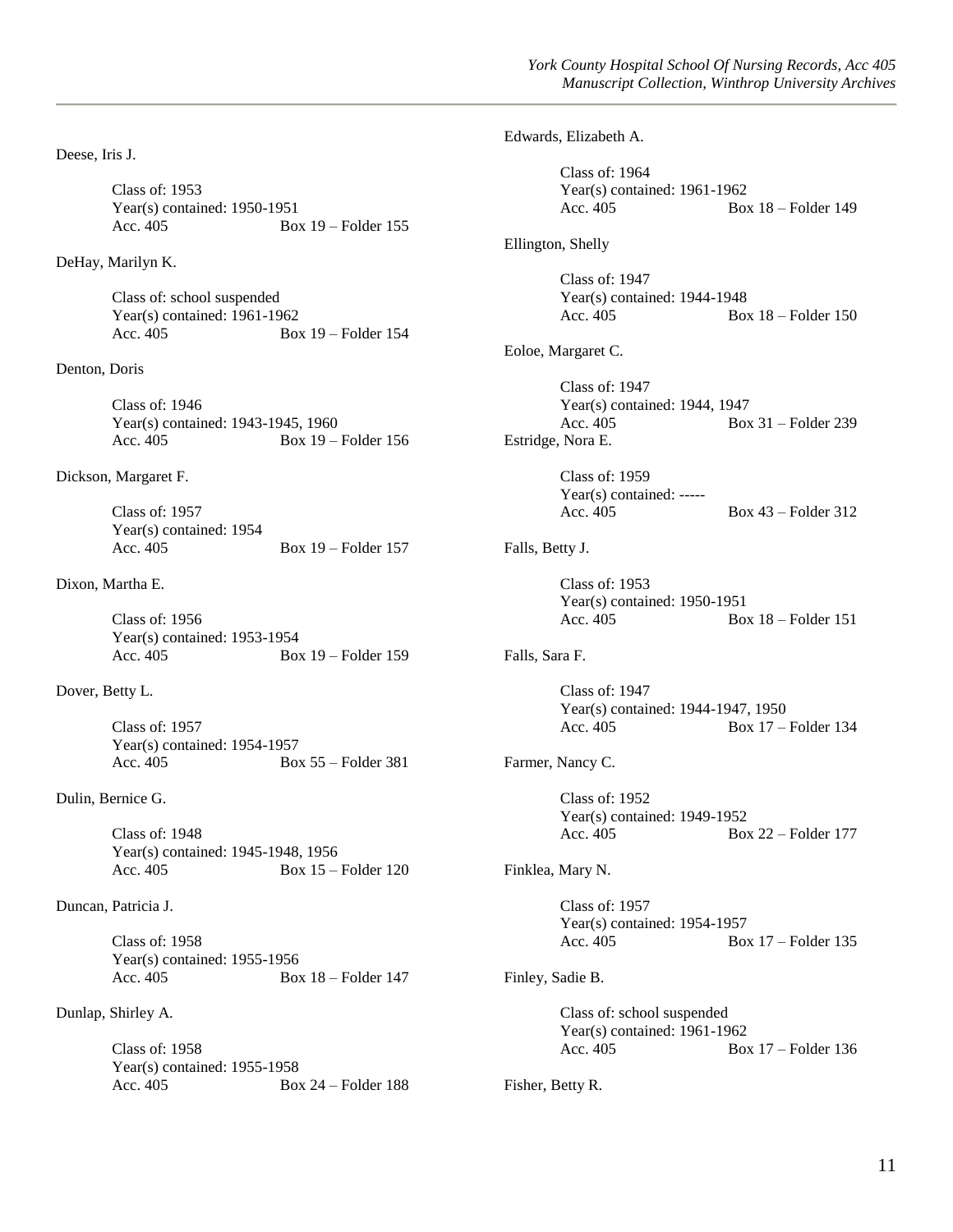Class of: 1953 Year(s) contained: 1950-1951 Acc. 405 Box 17 – Folder 137

Floyd, Margaret E.

Class of: 1953 Year(s) contained: 1950-1953 Acc. 405 Box 10 – Folder 85

Folk, Mary F.

Class of: 1947 Year(s) contained: 1944-1947 Acc. 405 Box 36 – Folder 266

Forbes, Eleanor M.

Class of: 1948 Year(s) contained: 1945-1948 Acc. 405 Box 17 – Folder 139

Foster, Oleta A.

Class of: 1949 Year(s) contained: 1946-1949, 1964-1965 Acc.  $405$  Box  $25$  – Folder 196

Fulghum, Helen A.

Class of: school suspended Year(s) contained: 1961-1962 Acc. 405 Box 17 – Folder 141

Gaddy, Josephine E.

Class of: 1948 Year(s) contained: 1945<br>Acc. 405 Box 17 – Folder 143

Garrison, Mildred V.

Class of: 1948 Year(s) contained: 1945-1948 Acc. 405 Box 18 – Folder 146

Garrison, Nellie R.

Class of: 1951 Year(s) contained: 1948 Acc. 405 Box 15 – Folder 121

Gaulden, Annie L.

Class of: 1947

|                     | Year(s) contained: $1944-1947$<br>Acc. 405                                             | Box $16$ – Folder 125 |  |
|---------------------|----------------------------------------------------------------------------------------|-----------------------|--|
|                     | Gaulden, Sara C.                                                                       |                       |  |
|                     | Class of: 1947<br>Year(s) contained: 1944<br>Acc. 405                                  | Box $15$ – Folder 124 |  |
|                     | Gayden, Janie E.                                                                       |                       |  |
|                     | Class of: 1948<br>Year(s) contained: 1945<br>Acc. 405                                  | Box $16$ – Folder 126 |  |
|                     | Gentry, Pasty A.                                                                       |                       |  |
|                     | Class of: school suspended<br>Year(s) contained: 1961-1961<br>Acc. 405                 | Box $16$ – Folder 127 |  |
|                     | Goforth, Faye R.                                                                       |                       |  |
|                     | Class of: 1962<br>Year(s) contained: 1959-1960<br>Acc. 405                             | Box $16$ – Folder 128 |  |
|                     | Goode, Virginia M.                                                                     |                       |  |
|                     | Class of: 1945<br>Year(s) contained: 1942-1945<br>Acc. 405                             | Box 16 - Folder 129   |  |
|                     | Graham, Jessie A.                                                                      |                       |  |
|                     | Class of: $1950$<br>Year(s) contained: 1947-1950, 1959<br>Acc. 405 Box 16 – Folder 132 |                       |  |
| Gregory, Jean       |                                                                                        |                       |  |
|                     | Class of: 1947<br>Year(s) contained: 1944<br>Acc. 405                                  | Box $16$ – Folder 133 |  |
| Griffin, Frances B. |                                                                                        |                       |  |
|                     | <b>Class of: 1950</b><br>Year(s) contained: 1947-1949<br>Acc. 405                      | Box $12$ – Folder 99  |  |
| Griffin, Minnie L.  |                                                                                        |                       |  |
|                     | <b>Class of: 1959</b><br>Year(s) contained: 1956                                       |                       |  |
|                     |                                                                                        |                       |  |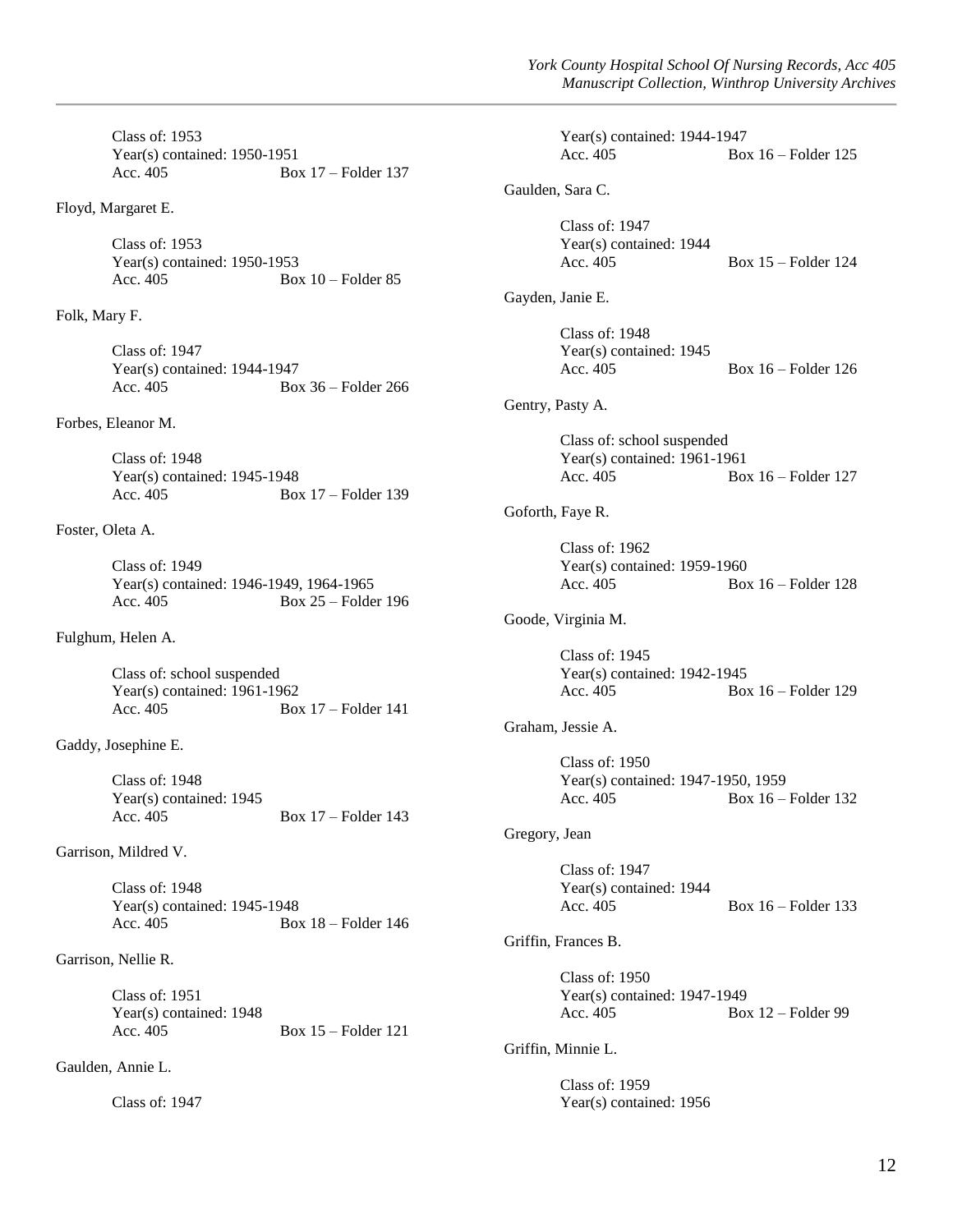Acc. 405 Box 14 – Folder 114 Griffin, Patricia A. Class of: 1957 Year(s) contained: 1954-1957, 1959 Acc. 405 Box 41 – Folder 306 Hall, Betty H. Class of: 1948 Year(s) contained: 1945-1947 Acc. 405 Box 14 – Folder 116 Hallman, Doris J. Class of: 1949 Year(s) contained: 1946-1949 Acc. 405 Box 26 – Folder 203 Hampton, Anne E. Class of: 1960 Year(s) contained: 1957-1959, 1964 Acc. 405 Box 41 – Folder 301 Hancock, Gwedolyn F. Class of: 1953 Year(s) contained: 1950-1953 Acc. 405 Box 14 – Folder 115 Hardin, Jewell L. Class of:7950 Year(s) contained: 1954-1957, 1961 Acc. 405 Box 40 – Folder 298 Harrington, Sybil A. Class of: ----- Year(s) contained: 1957 Acc. 405 Box 39 – Folder 289 Harrison, Jacqueline L. Class of: 1951 Year(s) contained: 1948-1951, 1953 Acc. 405 Box 15 – Folder 118 Harshaw, Lynda C. Class of: school suspended Year(s) contained: 1961-1962 Acc. 405 Box 14 – Folder 117 Hawfield, Mary C. Class of: 1944 Year(s) contained: 1941-1944 Acc. 405 Box 15 – Folder 119 Hefner, Edna C. Class of: 1958 Year(s) contained: 1955-1958 Acc. 405 Box 14 – Folder 109 Helms, Helen F. Class of: 1947 Year(s) contained: 1944-1946, 1951 Acc. 405 Box 14 – Folder 110 Hildebrand, Thelma G. Class of: 1952 Year(s) contained: 1949-1951 Acc. 405 Box 14 – Folder 111 Holcombe, Luellen, R. Class of: never admitted Year(s) contained: 1945 Acc. 405 Box 14 – Folder 112 Holland, Katherine B. Class of: 1960 Year(s) contained: 1957-1959 Acc. 405 Box 12 – Folder 100 Holler, Virginia R. Class of: 1952 Year(s) contained: 1949-1952 Acc. 405 Box 12 – Folder 101 Hollis, Billie H. Class of: 1951 Year(s) contained: 1948-1951 Acc. 405 Box 18 – Folder 144 Holsclaw, Dora M. Class of: 1956 Year(s) contained: 1953-1958 Acc. 405 Box 12 – Folder 102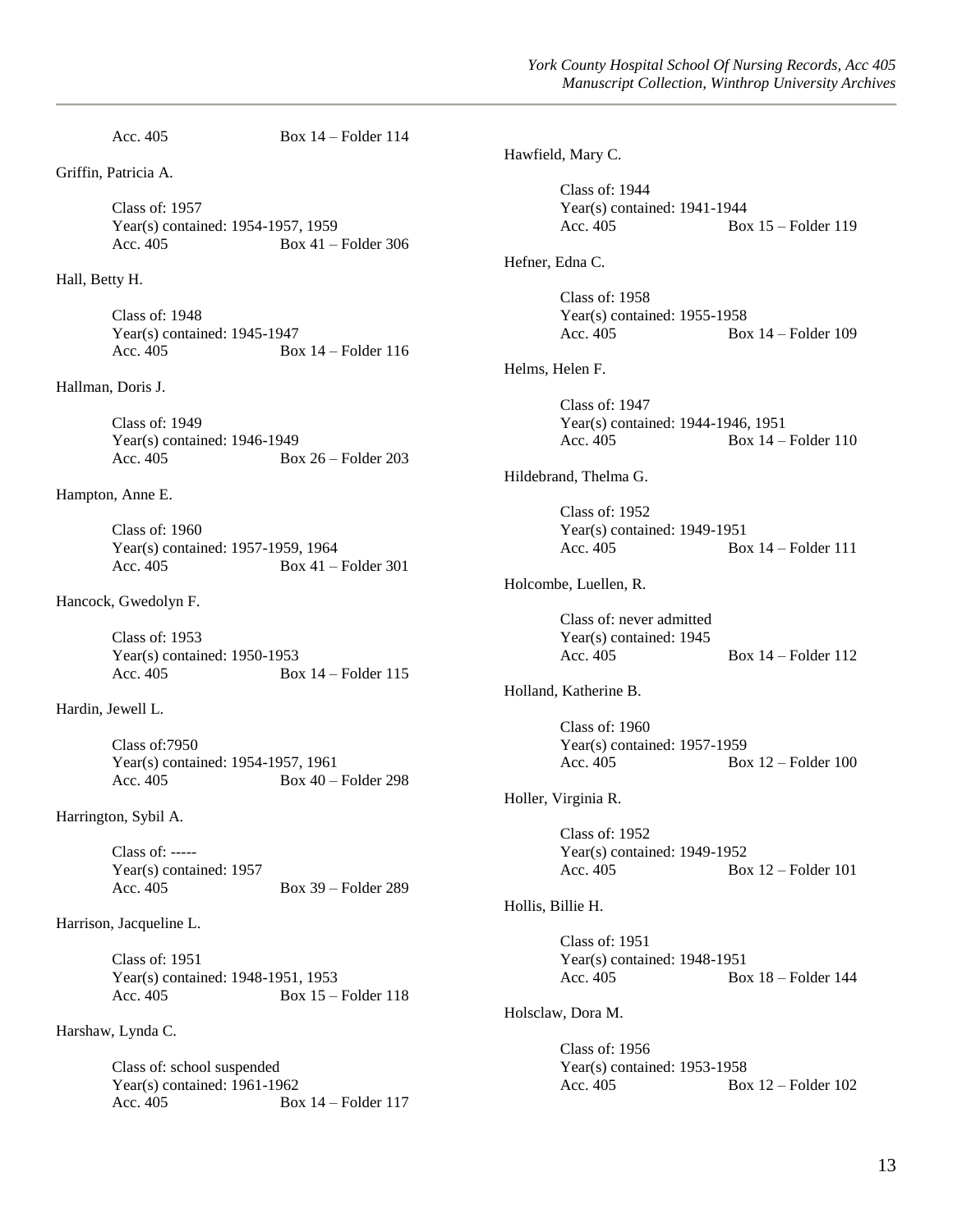Homesley, Mary F.

Class of: 1946 Year(s) contained: 1943-1946 Acc. 405 Box 13 – Folder 103

### Hood, Charlotte E.

Class of: 1959 Year(s) contained: 1957-1959 Acc. 405 Box 13 – Folder 104

Hood, Ruby I.

Class of: 1951 Year(s) contained: 1948-1951, 1955, 1959, 1961 Acc. 405 Box 13 – Folder 105

Hope, Rose M.

Class of: ----- Year(s) contained: 1957 Acc. 405 Box 39 – Folder 292

### Horis, Lois R.

Class of: 1951 Year(s) contained: 1948-1951 Acc. 405 Box 13 – Folder 106

Houe, Frances P.

Class of: ----- Year(s) contained: 1957<br>Acc. 405 Box 39 – Folder 287

Howe. Margaret R.

Class of: 1948 Year(s) contained: 1945 Acc. 405 Box 13 – Folder 107

Howe, Mary J.

Class of: 1954 Year(s) contained: 1951-1954<br>Acc. 405 Boy Box  $13$  – Folder 108

# Hudson, Ann C.

Class of: ----- Year(s) contained: 1955, 1956 Acc. 405 Box 39 – Folder 286

Hudson, Betty J.

| Class of: 1948<br>Year(s) contained: 1945<br>Acc. 405                  | $Box 11 - Folder 93$  |
|------------------------------------------------------------------------|-----------------------|
| Huffman, Jacqueline V.                                                 |                       |
| Class of: 1953<br>Year(s) contained: 1950<br>Acc. 405                  | Box $11$ – Folder 94  |
| Huffstettler, Ina E.                                                   |                       |
| Class of: 1949<br>Year(s) contained: 1946-1949<br>Acc. 405             | Box 49 – Folder 345   |
| Hunsucker, Faye E.                                                     |                       |
| Class of: school suspended<br>Year(s) contained: 1961-1962<br>Acc. 405 | Box $11$ – Folder 96  |
| Hutto, Margie A.                                                       |                       |
| Class of: 1947<br>Year(s) contained: 1944-1947, 1951-1952<br>Acc. 405  | Box $12$ – Folder 97  |
| Hyatt, Elizabeth C.                                                    |                       |
| Class of: 1952<br>Year(s) contained: 1949-1952<br>Acc. 405             | Box $54$ – Folder 380 |
| Inman, Priscilla A.                                                    |                       |
| Class of: -----<br>Year(s) contained: 1957<br>Acc. 405                 | Box $40$ – Folder 295 |
| Jackson, Bettie J.                                                     |                       |
| Class of: 1947<br>Year(s) contained: $1945-1946$<br>Acc. 405           | Box $12$ – Folder 98  |
| Jacobs, Emily F.                                                       |                       |
| Class of: school suspended<br>Year(s) contained: 1961-1962<br>Acc. 405 | $Box 10 - Folder 86$  |
| Jenkins, Betty R.                                                      |                       |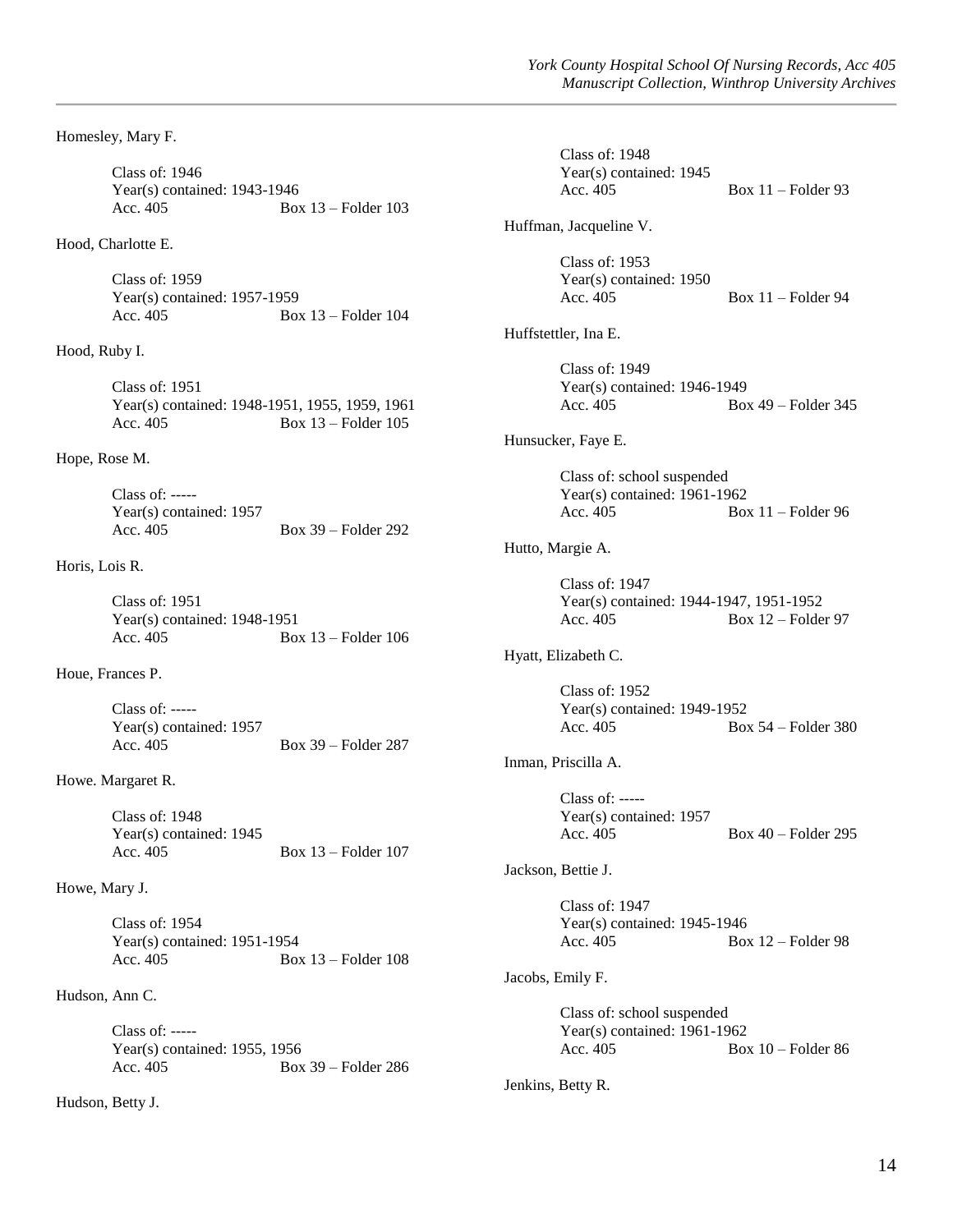Class of: 1959 Year(s) contained: 1956-1959 Acc. 405 Box 10 – Folder 87

Jenkins, Dorothy E.

Class of: 1955 Year(s) contained: 1952-1955, 1956 Acc.  $405$  Box  $10 -$ Folder 88

Johnson, Bronia D.

Class of: 1953 Year(s) contained: 1950-1953 Acc. 405 Box 11 – Folder 90

Johnson, Edna L.

Class of: 1958 Year(s) contained: 1955-1958<br>Acc. 405 Boz Box  $11$  – Folder 91

Johnson, Ruby M.

Class of: school suspended Year(s) contained: 1947-1948 Acc.  $405$  Box  $10 -$ Folder 84

Jones, Ada E.

Class of: 1948 Year(s) contained: 1945-1950, 1952 Acc. 405 Box 28 – Folder 213

Jones, Betty R.

Class of: 1956 Year(s) contained: 1953 Acc. 405 Box 27 – Folder 212

Jones, Elizabeth E.

Class of: 1959 Year(s) contained: 1956 Acc. 405 Box 28 – Folder 214

Jones, Helen C.

Class of: ----- Year(s) contained: 1941 Acc. 405 Box 28 – Folder 215

# Jones, Iva J.

Class of: 1954

|                  | Year(s) contained: 1951-1952, 1957<br>Acc. $405$                             | Box 45 – Folder 325        |
|------------------|------------------------------------------------------------------------------|----------------------------|
|                  | Jones, Maggie B.                                                             |                            |
|                  | Class of: -----<br>Year(s) contained: 1946<br>Acc. 405                       | Box $28$ – Folder 216      |
| Killian, Mary F. |                                                                              |                            |
|                  | Class of: 1948<br>Year(s) contained: 1945-1948, 1950<br>Acc. 405             | Box $28$ – Folder $218$    |
|                  | Kimbrell, Phyllis J.                                                         |                            |
|                  | Class of: 1952<br>Year(s) contained: 1949-1951<br>Acc. 405                   | Box $28$ – Folder 219      |
| Kiser, Alma E.   |                                                                              |                            |
|                  | Class of: $1960$<br>Year(s) contained: 1957-1960<br>Acc. 405                 | Box $10$ – Folder 89       |
|                  | Knight, Martha V.                                                            |                            |
|                  | Class of: 1964<br>Year(s) contained: 1961-1962<br>Acc. 405                   | <b>Box 28 - Folder 220</b> |
|                  | Knight, Myrtis N.                                                            |                            |
|                  | <b>Class of: 1948</b><br>Year(s) contained: $1945-1948$<br>Acc. 405          | Box $27$ – Folder 208      |
| Latty, Edna L.   |                                                                              |                            |
|                  | Class of: 1957<br>Year(s) contained: 1956-1955<br>Acc. 405                   | Box $27$ – Folder 208      |
| Lawrence, Anne   |                                                                              |                            |
|                  | Class of: 1947<br>Year(s) contained: 1944-1948, 1950, 1953, 1955<br>Acc. 405 | Box $27$ – Folder 209      |
| Lawson, Lila M.  |                                                                              |                            |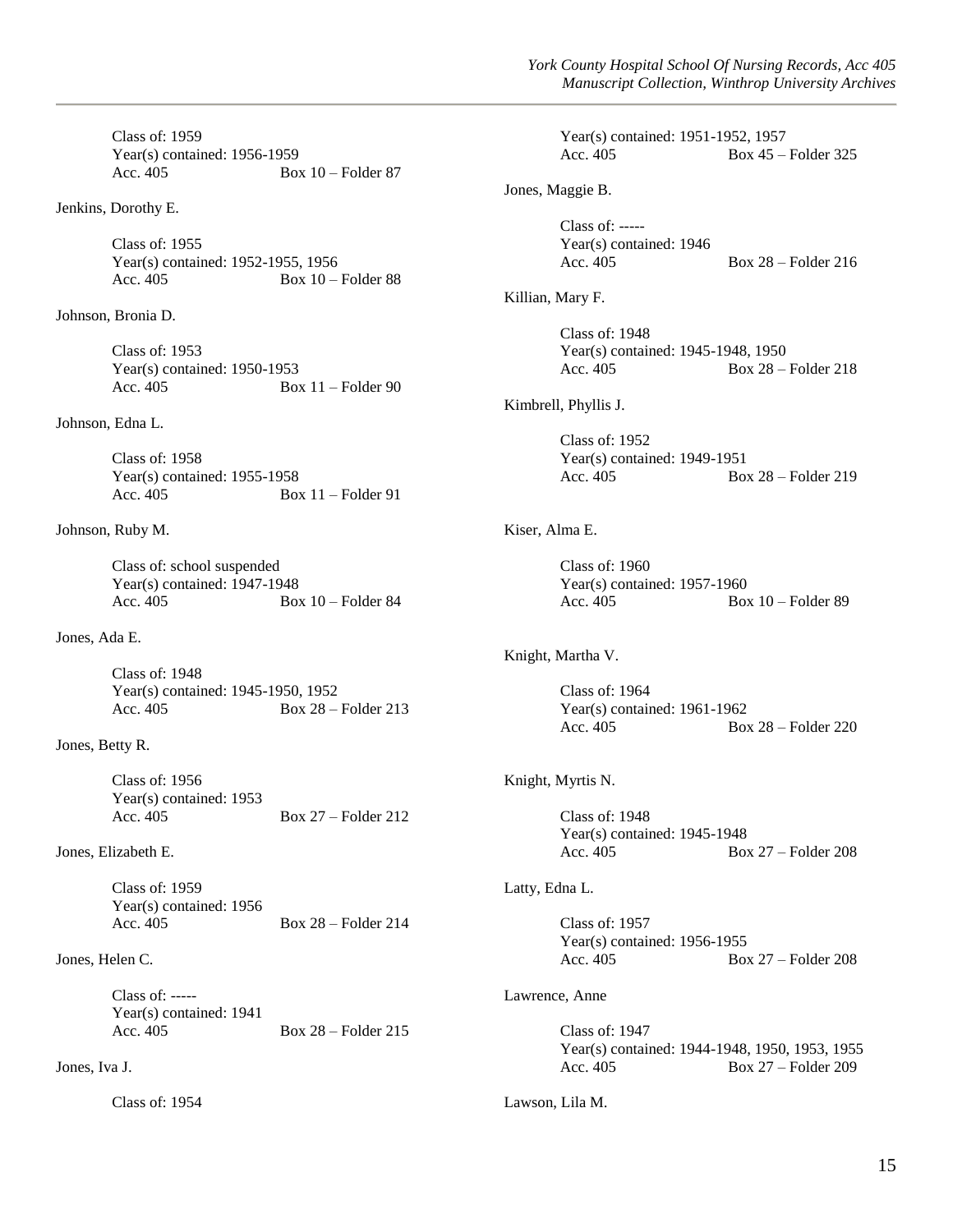Class of: 1955 Year(s) contained: 1952-1955 Acc. 405 Box 27 – Folder 211 Lazenby, Vivian M. Class of: 1949 Year(s) contained: 1946 Acc. 405 Box 41 – Folder 302 Ledford, Lula B. Class of: ----- Year(s) contained: 1957 Acc. 405 Box 39 – Folder 291 Lee, Bettye L. Class of: 1948 Year(s) contained: 1945-1949 Acc. 405 Box 26 – Folder 198 Lweis, Lorraine Class of: 1945 Year(s) contained: 1942-1943 Acc. 405 Box 26 – Folder 200 Lovelace, Ivalona Class of: 1947 Year(s) contained: 1944-1947, 1950 Acc. 405 Box 26 – Folder 201 Lovelace, Mildred L. Class of: 1952 Year(s) contained: 1949-1952 Acc. 405 Box 26 – Folder 202 Lowery, Janie V. Class of: 1956 Year(s) contained: 1953-1957 Acc. 405 Box 26 – Folder 204-205 Lupo, Elsie Class of: 1948 Year(s) contained: 1945 Acc. 405 Box 26 – Folder 206 McAteer, Alma A. Class of: 1952 Year(s) contained: 1949<br>Acc. 405 Box 25 – Folder 197 Mace, Sybil M. Class of: ----- Year(s) contained: 1957 Acc. 405 Box 39 – Folder 290 McCall, Joyce L. Class of: 1955 Year(s) contained: 1952-1955 Acc. 405 Box 24 – Folder 185 McCammon, Nellie E. Class of: 1949 Year(s) contained: 1946 Acc. 405 Box 24 – Folder 186 McCarta, Mary H. Class of: 1957 Year(s) contained: 1955-1957 Acc. 405 Box 24 – Folder 187 McCellum, Ollie P. Class of: 1954 Year(s) contained: 1951-1954 Acc.  $405$  Box  $11$  – Folder 95 Mack, Delores Class of: 1946 Year(s) contained: 1943 Acc. 405 Box 26 – Folder 207 McClannon, Geneva A. Class of: 1947 Year(s) contained: 1944-1946 Acc. 405 Box 24 – Folder 189 McCowan, Frances P. Class of: 1950 Year(s) contained: 1947-1950 Acc. 405 Box 42 – Folder 309 McDowell, Barbara Class of: 1960 Year(s) contained: 1956-1957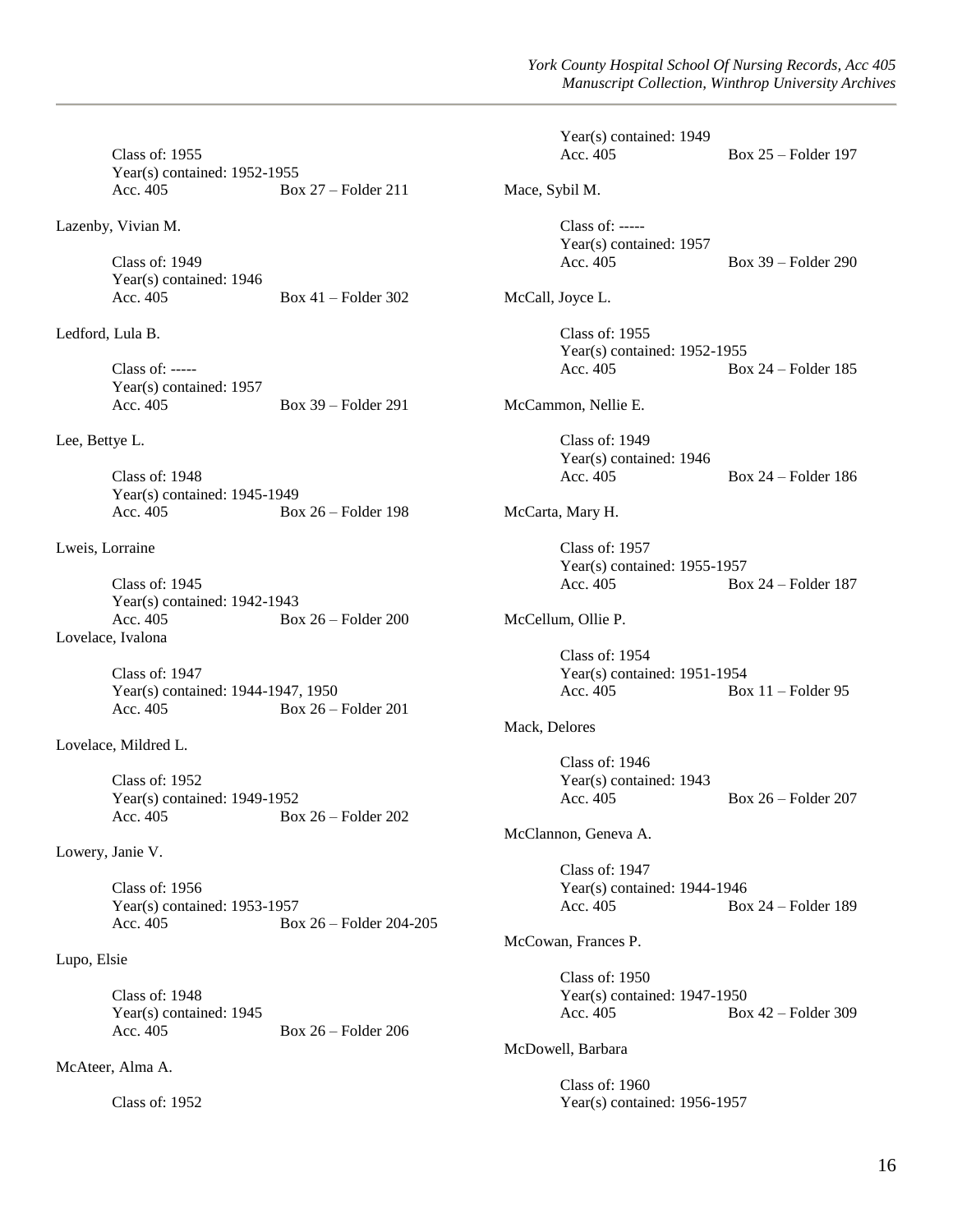Acc. 405 Box 44 – Folder 322 MCNeill, Laura A. Class of: 1946 Year(s) contained: 1943 Acc.  $405$  Box  $24$  – Folder 190 McNeill, Minnie E. Class of: 1956 Year(s) contained: 1953-1956, 1957 Acc. 405 Box 24 – Folder 191 McQuage, Inez Class of: school suspended in 1962 Year(s) contained: 1961-1962 Acc. 405 Box 23 – Folder 180 McSwain, Glayds S. Class of: 1957 Year(s) contained: 1954-1957 Acc. 405 Box 23 – Folder 181 Maloney, Nelle C. Class of: 1960 Year(s) contained: 1957-1960 Acc. 405 Box 25 – Folder 192 Maloney, Patricia S. Class of: ----- Year(s) contained: 1957 Acc. 405 Box 39 – Folder 294 Martin, Cecilia J. Class of: not accepted Year(s) contained: 1957 Acc. 405 Box 39 – Folder 288 Martin, Edna S. Class of: 1957 Year(s) contained: 1954-1956 Acc. 405 Box 17 – Folder 138 Martin, Marlene V. Class of: 1953 Year(s) contained: 1950-1952 Acc. 405 Box 25 – Folder 193

Matthews, Betty J. Class of: 1959 Year(s) contained: 1956-1959 Acc. 405 Box 25 – Folder 195 Matthews, Marilyn D. Class of: ----- Year(s) contained: 1957 Acc. 405 Box 39 – Folder 293 Meggs, Shirllene Class of: 1953 Year(s) contained: 1950-1954 Acc. 405 Box 23 – Folder 183 Melton, Martha L. Class of: 1956 Year(s) contained: 1953-1957 Acc. 405 Box 23 – Folder 184 Melvin, Betty L. Class of: 1948 Year(s) contained: 1945-1948 Acc. 405 Box 22 – Folder 174 Mendenhall, Betty I. Class of: 1950 Year(s) contained: 1947-1950, 1964 Acc. 405 Box 37 – Folder 276 Millen, Barbara A. Class of: not accepted Year(s) contained: 1957 Acc. 405 Box 43 – Folder 316 Merrit, Frances M. Class of: 1957 Year(s) contained: 1954-1957 Acc. 405 Box 22 – Folder 175 Miller, Lula G. Class of: 1954 Year(s) contained: 1951-1954 Acc. 405 Box 22 – Folder 176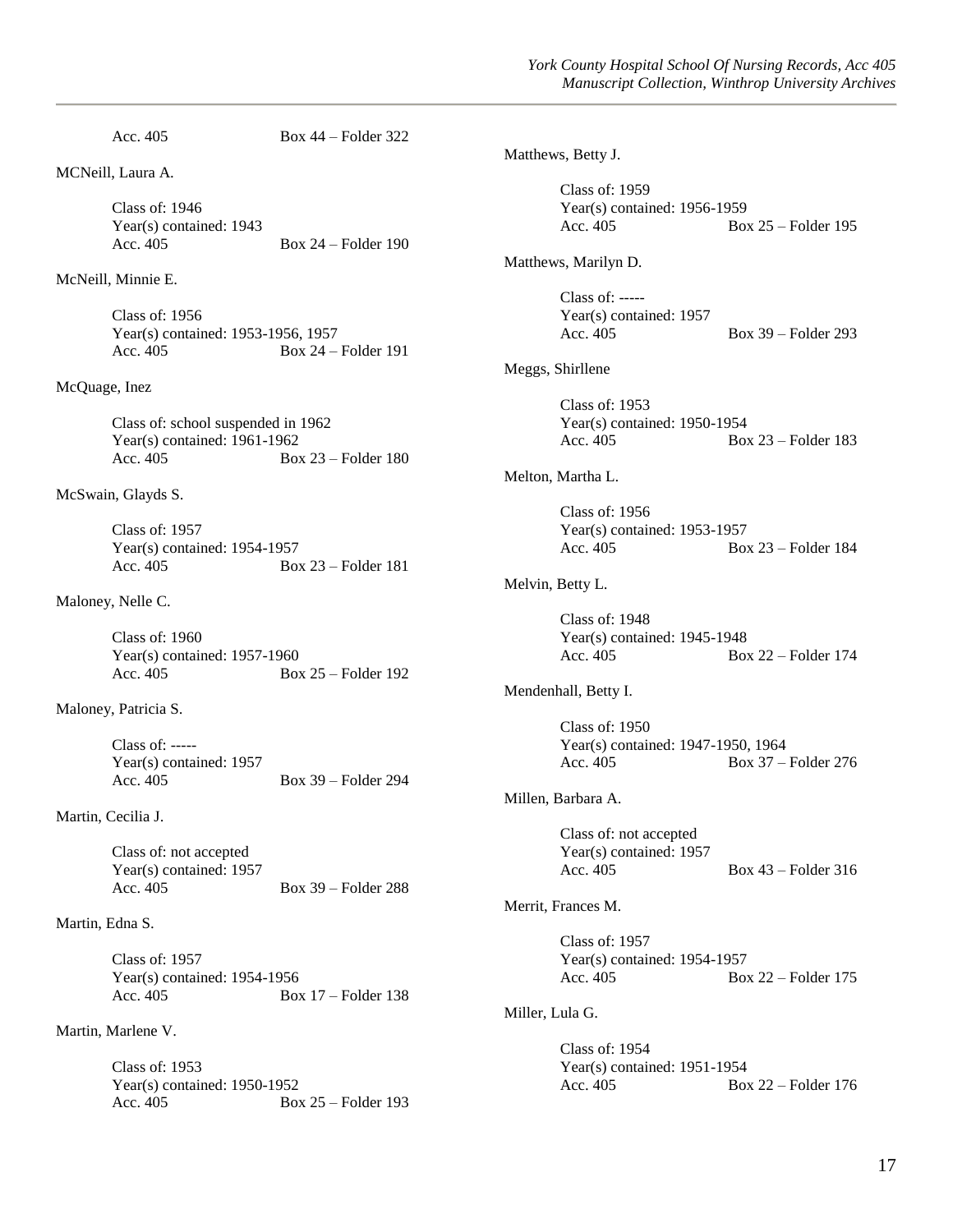Minick, Emma R.

Class of: 1947 Year(s) contained: 1944-1947 Acc. 405 Box 22 – Folder 178

Mixon, Dorothy A.

Class of: 1958 Year(s) contained: 1955-1958 Acc. 405 Box 22 – Folder 179

Monroe, Mary H.

Class of: 1948 Year(s) contained: 1945-1948 Acc.  $405$  Box  $21$  – Folder 168

Moore, Augusta L.

Class of: school suspended Year(s) contained: 1961-1962 Acc. 405 Box 21 – Folder 170

Moore, Mary L.

Class of: 1953 Year(s) contained: 1949-1952, 1954, 1962 Acc. 405 Box 52 – Folder 367

Morgan, Delores D.

Class of: school suspended Year(s) contained:  $1961-1962$ <br>Acc. 405 Bo Box  $21$  – Folder 169

Morrow, Annie L.

Class of: 1958 Year(s) contained: 1955-1958 Acc. 405 Box 21 – Folder 172

Mosely, Mary H.

Class of: 1959 Year(s) contained: 1947-1948, 1957<br>Acc. 405 Box 25 -Box 25 – Folder 194

Moss, Cara E.

Class of: 1959 Year(s) contained: 1956-1959 Acc. 405 Box 20 – Folder 161

Moss, Geraldine

|                   | Class of: 1959<br>Year(s) contained: 1956<br>Acc. 405                  |  | Box $21$ – Folder 173   |
|-------------------|------------------------------------------------------------------------|--|-------------------------|
| Moss, Helen K.    |                                                                        |  |                         |
|                   | Class of: 1948<br>Year(s) contained: $1945-1947$<br>Acc. 405           |  | Box $20$ – Folder 160   |
| Neal, Ruth E.     |                                                                        |  |                         |
|                   | Class of: $1950$<br>Year(s) contained: 1947-1948<br>Acc. 405           |  | $Box 20 - Folder 162$   |
|                   | Neely, Annie R.                                                        |  |                         |
|                   | Class of: 1954<br>Year(s) contained: 1951-1954<br>Acc. 405             |  | Box $45$ – Folder 326   |
|                   | Newton, Patricia L.                                                    |  |                         |
|                   | Class of: 1954<br>Year(s) contained: 1951<br>Acc. 405                  |  | Box $20$ – Folder 164   |
| Nichols, Nancy J. |                                                                        |  |                         |
|                   | Class of: 1959<br>Year(s) contained: 1956-1959<br>Acc. 405             |  | Box 39 – Folder 283     |
|                   | Nivens, JanetD.                                                        |  |                         |
|                   | Class of: 1952<br>Year(s) contained: $1948-1951$<br>Acc. 405           |  | Box $38$ – Folder 282   |
|                   | Norman, Sara E.                                                        |  |                         |
|                   | Class of: 1948<br>Year(s) contained: $1945-1948$<br>Acc. 405           |  | $Box 20 - Folder 165$   |
| Nowak, Joan F.    |                                                                        |  |                         |
|                   | Class of: 1954<br>Year(s) contained: 1951-1954, 1961, 1966<br>Acc. 405 |  | Box $19$ – Folder $158$ |
| Nunn, Victoria F. |                                                                        |  |                         |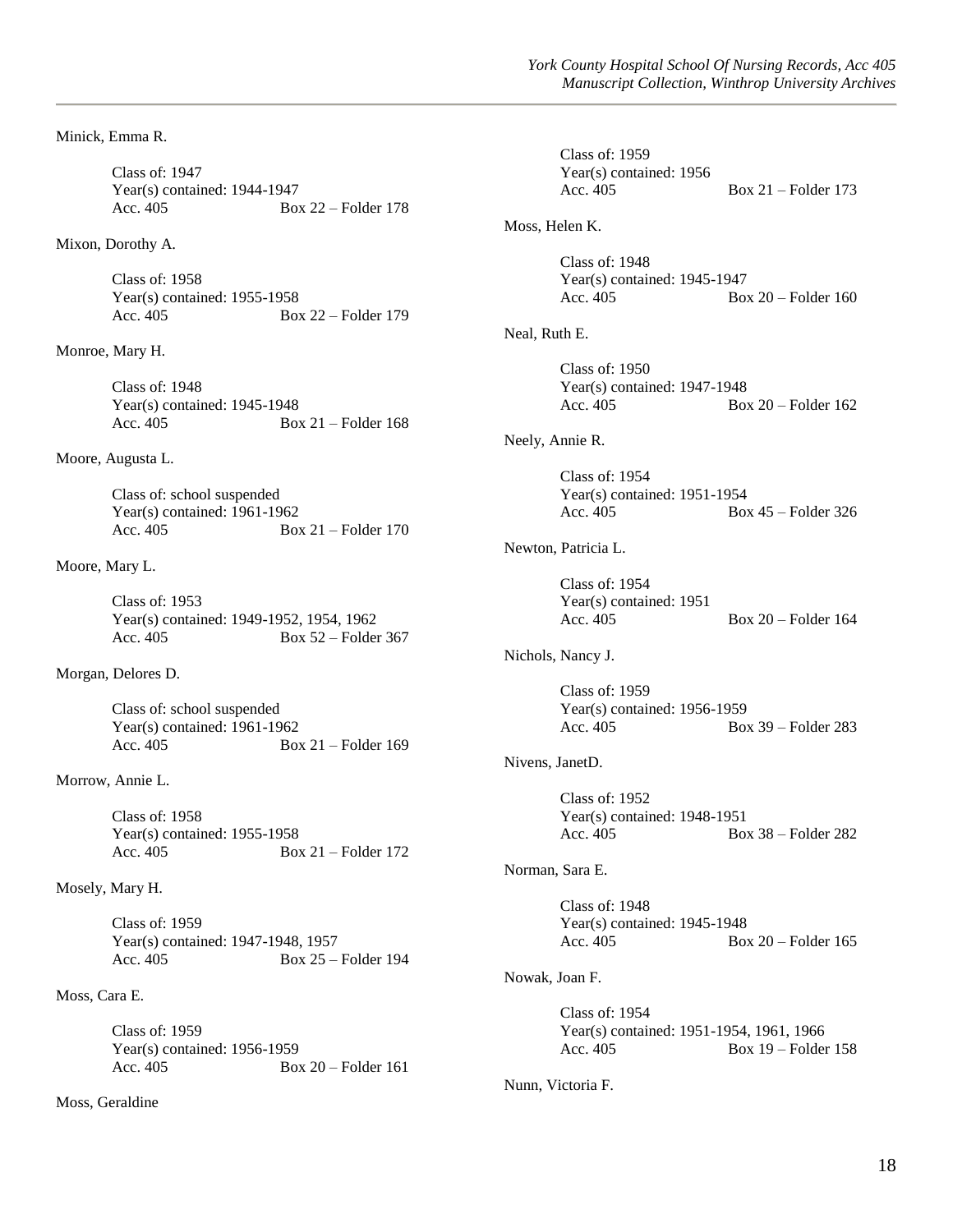Class of: 1944 Year(s) contained: 1941-1942 Acc. 405 Box 20 – Folder 166

Oates, Dorothy J.

Class of: 1947 Year(s) contained: 1944-1946 Acc. 405 Box 20 – Folder 167

Orr, Martha J.

Class of: 1945 Year(s) contained: 1942-1945, 1957 Acc. 405 Box 43 – Folder 317

### Osborne, Lou A.

Class of: 1953 Year(s) contained: 1950 Acc. 405 Box 38 – Folder 281

#### Owens, Dorothy M.

Class of: 1947 Year(s) contained: 1944-1947, 1955 Acc. 405 Box 38 – Folder 282

Parker, Elizabeth E.

See: Wallace, Elizabeth E. Acc. 405

# Parker, Mildred

Class of: 1949 Year(s) contained: 1946-1948 Acc. 405 Box 38 – Folder 279

# Parr. Mary P.

Class of: 1952 Year(s) contained: 1949-1952 Acc. 405 Box 51 – Folder 368

### Parrish, Dorothy M.

Class of: 1941 Year(s) contained: 1941-1944<br>Acc. 405 Boz Box  $38$  – Folder 280

Parrish, Margaret S.

Class of: 1960 Year(s) contained: 1957

|                  | Acc. $405$                                                               | Box $37$ – Folder 273   |  |
|------------------|--------------------------------------------------------------------------|-------------------------|--|
|                  | Patterson, Eunice W.                                                     |                         |  |
|                  | Class of: 1961<br>Year(s) contained: 1958-1961<br>Acc. $405$             | Box $36$ – Folder 277   |  |
| Peek, Doris A.   |                                                                          |                         |  |
|                  | <b>Class of: 1955</b><br>Year(s) contained: 1952-1955<br>Acc. 405        | Box $37$ – Folder 274   |  |
| Pence, Grace G.  |                                                                          |                         |  |
|                  | Class of: 1947<br>Year(s) contained: 1944-1947, 1951, 1966<br>Acc. $405$ | Box $16$ – Folder 131   |  |
|                  | Pendleton, Joyce D.                                                      |                         |  |
|                  | <b>Class of: 1959</b><br>Year(s) contained: 1956-1959<br>Acc. 405        | Box $11$ – Folder 92    |  |
|                  | Phillips, Alberta R.                                                     |                         |  |
|                  | Class of: $1950$<br>Year(s) contained: 1947-1951, 1956<br>Acc. 405       | Box $37$ – Folder 275   |  |
|                  | Phillips, Betty Irene.                                                   |                         |  |
|                  | See: Mendenhall, Betty I.<br>Acc. 405                                    |                         |  |
|                  | Phillips, Nellie R.                                                      |                         |  |
|                  | <b>Class of: 1959</b><br>Year(s) contained: 1956-1959<br>Acc. 405        | Box $37$ – Folder 276   |  |
| Pierce, Sarah N. |                                                                          |                         |  |
|                  | Class of: 1948<br>Year(s) contained: $1945-1950$<br>Acc. 405             | Box $36$ – Folder $265$ |  |
| Pollard, Joan L. |                                                                          |                         |  |
|                  | Class of: 1954<br>Year(s) contained: 1951-1954, 1961<br>Acc. 405         | Box 36 - Folder 268     |  |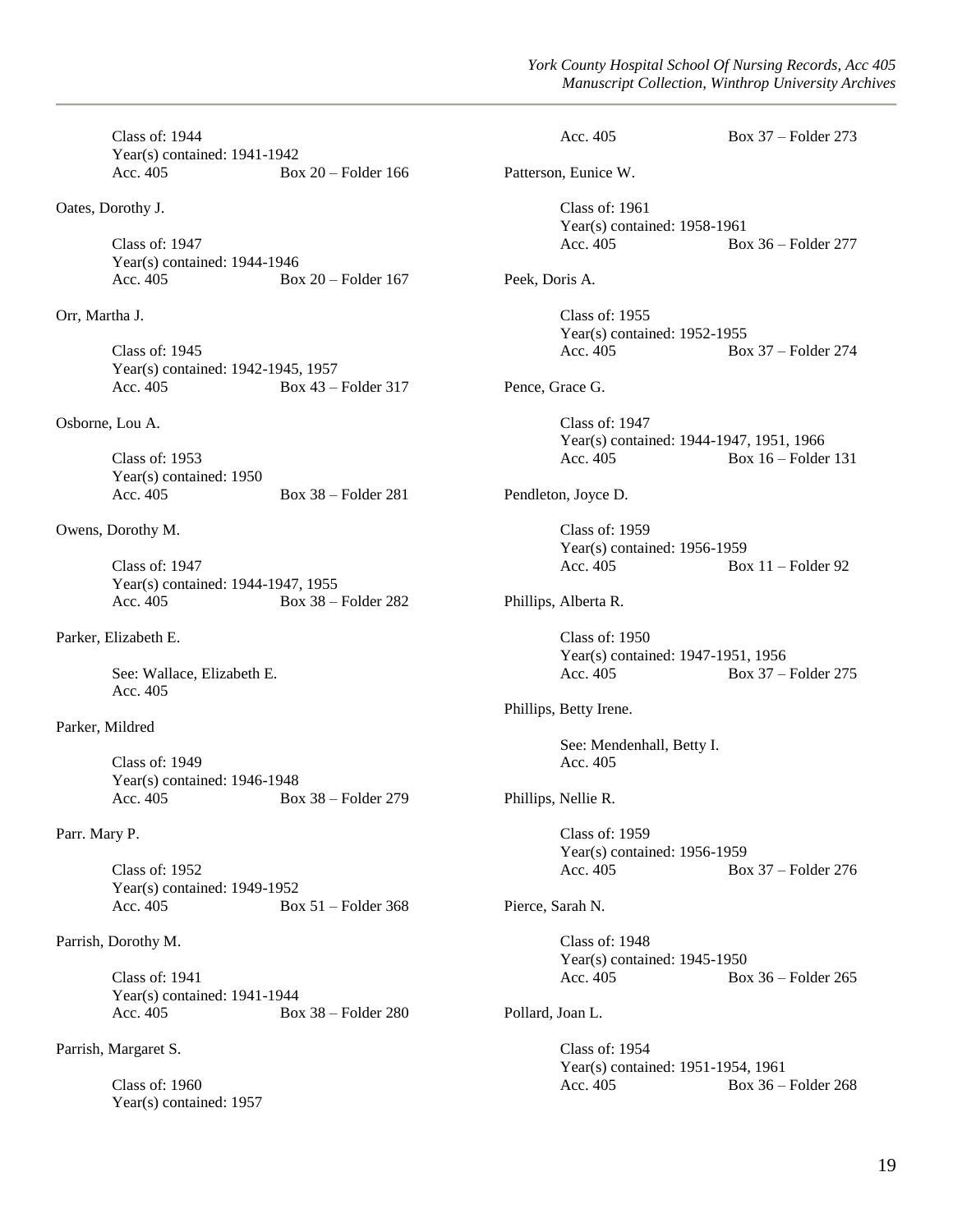Poole, Marvin B. Class of: 1948 Year(s) contained: 1945 Acc. 405 Box 36 – Folder 269 Porter, Margaret A. See: Vick, Margaret A. Acc. 405 Privette, Patricia A. See: Ramsey, Patricia, A. Acc. 405 Pryor, Lavera A. Class of: 1960 Year(s) contained: 1957-1960 Acc. 405 Box 51 – Folder 360 Quinn, Mary L. Class of: 1948 Year(s) contained: 1945 Acc. 405 Box 36 – Folder 271 Rainey, Connie L. Class of: 1949 Year(s) contained: 1946-1947 Acc. 405 Box 36 – Folder 272 Ramage, Nellie C. Class of: 1953 Year(s) contained: 1950-1953, 1954, 1955, 1960 Acc. 405 Box 53 – Folder 369 Ramsey, Patricia P. Class of: 1958 Year(s) contained: 1955-1956 Acc. 405 Box 36 – Folder 267 Redick, Audree A. Class of: 1945 Year(s) contained: 1942-1943 Acc. 405 Box 34 – Folder 253 Reep, Frances J. Class of: 1948 Year(s) contained: 1945<br>Acc. 405 Box  $34$  – Folder 254 Reeves, Sandra F. Class of: 1962 Year(s) contained: 1959-1960 Acc. 405 Box 34– Folder 259 Reid, Elizabeth C. Class:1955 Years(s) contained: 1952-1955 Acc. 405 Box 34- Folder 256 Riddle, Eva B. Class of 1954 Year(s) contained: 1951-1952 Acc. 405 Box 34- Folder 258 Riggins, Sarah C, Class of:1956 Year(s) 1953-1956, 1959 Acc. 405 Box 49- Folder 348 Riley, Doris Class of:1958 Year(s) contained: 1955-1957 Acc. 405 Box 34- Folder 257 Riley, Lauris Class of: 1958 Year(s) contained: 1955-1958 Acc. 405 Box 34- Folder 255 Roberts, Evelyn L. Class of: 1947 Year(s) contained: 1944-1947 Acc. 405 Box 33- Folder 257 Roberts, Faye J. Class of: 19-- Year(s) contained: 1945-1948 Acc. 405 Box 33- Folder 250 Robinson, Dorothy L. Class of: 1945 Year(s) contained: 1944-1945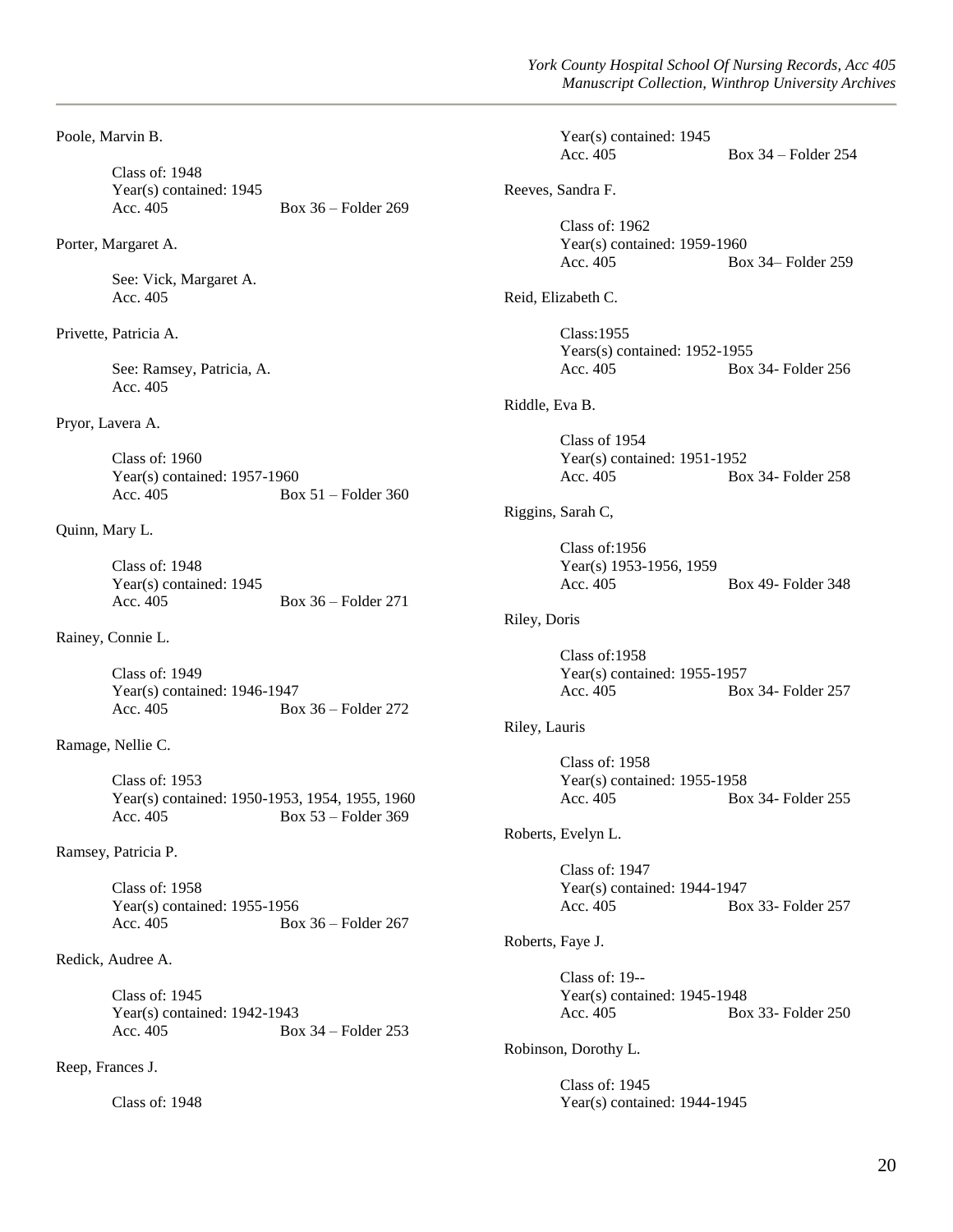Acc. 405 Box 35- Folder 264 Robinson, Elizabeth L. Class of: 1951 Year(s) contained: 1948-1951, 1954 Acc. 405 Box 14- Folder 113 Robinson, Katherine Class of: 1962 (resigned) Year(s) contained: 1961-1962 Acc. 405 Box 35- Folder 263 Rodgers, Frenell Class of: 1955 Year(s) contained: 1952-1955 Acc. 405 Box 35- Folder 262 Roders, Velta L. Class of: 1947 Year(s) contained: 1944-1945 Acc. 405 Box 35- Folder 261 Rodriquez, June Class of: 1945 Year(s) contained: 1942, 1943, 1945 Acc. 405 Box 54- Folder 375 Rudder, Sylvia L. Class of: 1954 Year(s) contained: 1954 Acc. 405 Box 49- Folder 264 Ruff, Doris M. Class of: 1953 Year(s) contained: 1950-1953 Acc. 405 Box 35- Folder 260 Satterfield, Edith F. Class of: 1955 Year(s) contained: 1952-1955 Acc. 405 Box 21- Folder 171 Sauls, Helen E. Class of: 1953 Year(s) contained: 1950-1957 Acc. 405 Box 33- Folder 252 Scott, Peggy J. Class of: 1960 Year(s) contained: 1957-1960 Acc. 405 Box 33- Folder 249 Seay, Mary V. Class of: 1948 Year(s) contained: 1945-1946 Acc. 405 Box 42- Folder 310 Sherer, Frankie M. Class of: 1953 Year(s) contained: 1950-1951 Acc. 405 Box 33- Folder 248 Shillinglaw, Dorothy Class of: 1953 Year(s) contained: 1950-1953 Acc. 405 Box - Folder 247 Shillinglaw, Lavinia Class of: 1953 Year(s) contained: 1950-1953 Acc. 405 Box 33- Folder 246 Simpson, Lena Class of: 1954 Year(s) contained: 1951-1952 Acc. 405 Box 32- Folder 245 Slack, Mary H. Class of: 1959 Year(s) contained: 1956-1959 Acc. 405 Box 31- Folder 234 Small, Jane H. Class of: 1947 Year(s) contained: 1944-1947 Acc. 405 Box 32- Folder 244 Smart, Margie E. Class of: 1956 Year(s) contained: 1953-1956 Acc. 405 Box 32- Folder 243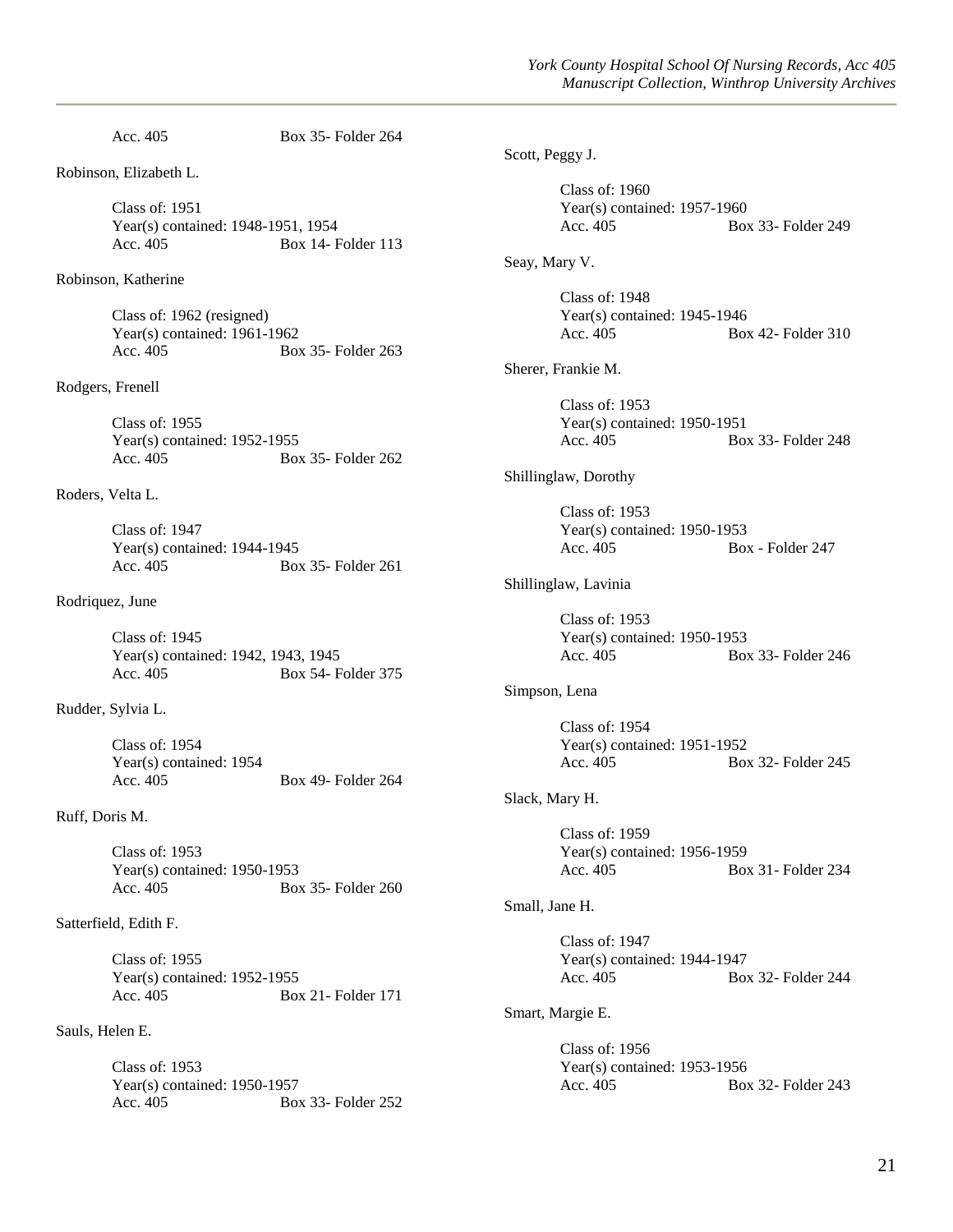Smith, Aletha F.

Class of: 1961 Year(s) contained: 1958-1959 Acc. 405 Box 17- Folder 140

Smith, Barbara H.

Class of: 1948 Year(s) contained: 1945 Acc. 405 Box 31- Folder 233 Smith, Carolyn H.

> Class of: 1947 Year(s) contained: 1944-1947 Acc. 405 Box 32- Folder 242

#### Smith, Dorothy

Class of: 1945 Year(s) contained: 1941-1945 Acc. 405 Box 31- Folder 235

# Smith, Edith C.

Class of: ----- Year(s) contained: 1945 Acc. 405 Box 31- Folder 236

# Smith, Grace E.

Class of: 1946 Year(s) contained: 1944-1945 Acc. 405 Box 31- Folder 237

# Smith, Mary D.

Class of: 1960 Year(s) contained: 1957-1960 Acc. 405 Box 32- Folder 241

Smoke, Annivee L..

Class of: 1959 Year(s) contained: 1956-1960, 1975 Acc. 405 Box 15- Folder 122

Snyder, Leigh N.

Class of: 1960 Year(s) contained: 1957-1960 Acc. 405 Box 40- Folder 299

Sowell, Helen J.

Class of: 1957 Year(s) contained: 1954-1957 Acc. 405 Box 31- Folder 238

Spencer, Juanita

Class of: 1952 Year(s) contained: 1949-1952 Acc. 405 Box 18- Folder 145

Steele, Mary L.

Class of: 1948 Year(s) contained: 1945-2947 Acc. 405 Box 31- Folder 240

Stevenson, Elizabeth C.

Class of: 1948 Year(s) contained: 1945-1948, 1950 Acc. 405 Box 30- Folder 228

# Stowe, Barnette E.

Class of: 1949 Year(s) contained: 1946-1949 Acc. 405 Box 50- Folder 354

## Stringfellow, Emily G.

Class of: 1948 Year(s) contained: 1945-1948, 1953 Acc. 405 Box 30- Folder 230

# Strom, Elsie L.

Class of: 1953 Year(s) contained: 1950-1952 Acc. 405 Box 48- Folder 340

#### Sturgis, Doris

Class of: 1951 Year(s) contained: 1948-1950 Acc. 405 Box 30- Folder 231

# Taylor, Gussie R.

Class of: 1948 Year(s) contained: 1945-1946 Acc. 405 Box 30- Folder 232

## Taylor, Helen M.

## Class of: 1948